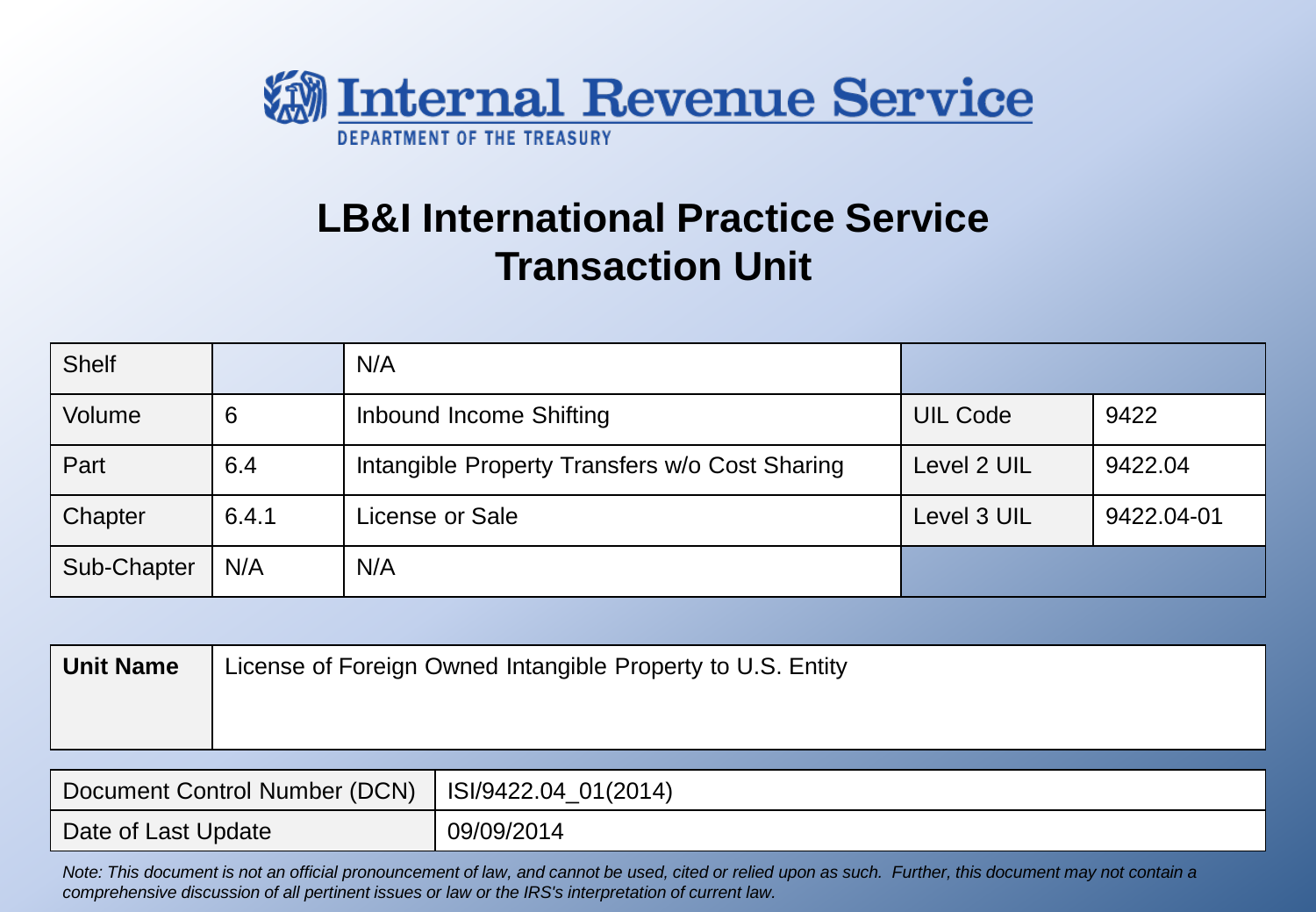<span id="page-1-0"></span>

| <b>Volume</b>           | Part                                            | <b>Chapter</b>  | Sub-Chapter |
|-------------------------|-------------------------------------------------|-----------------|-------------|
| Inbound Income Shifting | 'Intangible Property Transfers w/o Cost Sharing | License or Sale | N/A         |

## **Table of Contents**

*(View this PowerPoint in "Presentation View" to click on the links below)*

#### **General Overview**

- **[Issue and Transaction Overview](#page-2-0)**
- **[Transaction and Fact Pattern](#page-4-0)**

**[Summary of Potential Issues](#page-5-0)** 

**[Audit Steps](#page-6-0)**

**[Training and Additional Resources](#page-22-0)**

**[Glossary of Terms and Acronyms](#page-24-0)**

**[Index of Related Issues](#page-26-0)**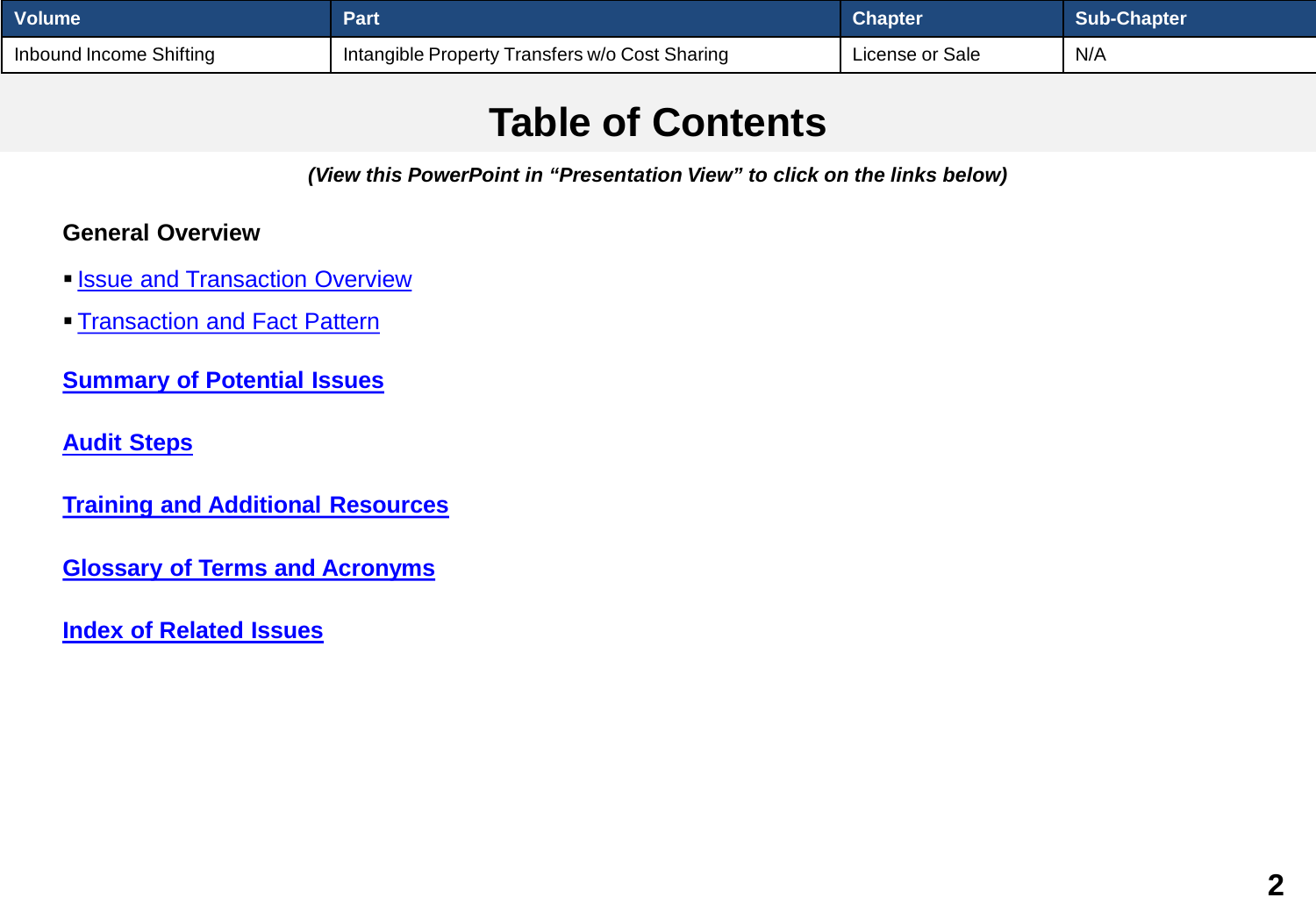<span id="page-2-0"></span>

| <b>Volume</b>           | Part                                             | <b>Chapter</b>  | Sub-Chapter |
|-------------------------|--------------------------------------------------|-----------------|-------------|
| Inbound Income Shifting | I Intangible Property Transfers w/o Cost Sharing | License or Sale | N/A         |

#### **Issue and Transaction Overview**

#### **License of Foreign Owned Intangible Property to U.S. Entity**

Many foreign businesses own valuable intangible property ("IP") which is transferred to their related U.S. entities for exploitation in the U.S. market. Such IP transfers can take several forms (e.g. sale, license, contribution to equity or in conjunction with a Cost Sharing Arrangement ("CSA")). This practice unit will focus only on the license of IP. Licenses of IP from a foreign entity to a related U.S. entity are subject to transfer pricing rules that require the license to have an arm's length price.

Using the basic fact pattern of a foreign parent corporation ("FP") licensing IP to its U.S. subsidiary ("USS"), this unit will consider whether USS paid an arm's length amount to FP for use of such IP. In general, the licensing of IP is governed by the rules in Treas. Reg. § 1.482-4, which discuss a variety of methods to determine the arm's length consideration. If the consideration paid by USS to FP for the use of IP is higher than an arm's length consideration, USS will report less than its true taxable income. In such a case, it is appropriate for the examiner to allocate income between the parties (an increase to USS and a corresponding decrease to FP) under Internal Revenue Code<sup>1</sup> (IRC)  $\S$  482 so that both parties clearly reflect their income.



**CAUTION:** In this fact pattern, there may be collateral adjustment considerations. Please see IPS Process Unit entitled Revenue Procedure 99-32 Inbound Guidance ISI/9422.09\_08(2013).

<sup>1</sup> All references are to the Internal Revenue Code of 1986, as amended, unless otherwise stated.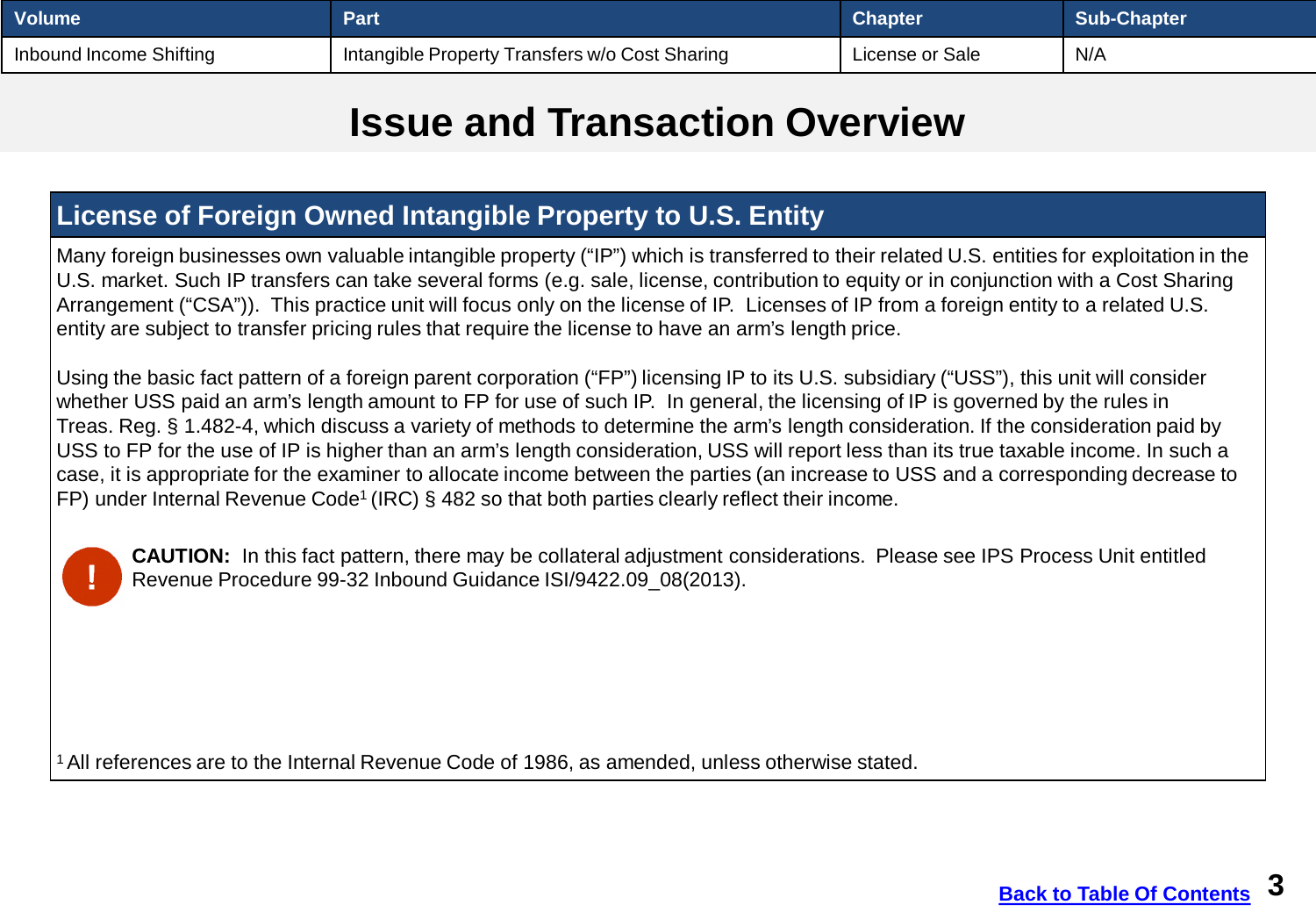| <b>Volume</b>           | Part                                                        | <b>Chapter</b>  | Sub-Chapter |
|-------------------------|-------------------------------------------------------------|-----------------|-------------|
| Inbound Income Shifting | <sup>1</sup> Intangible Property Transfers w/o Cost Sharing | License or Sale | N/A         |

#### **Issue and Transaction Overview (cont'd)**

#### **License of Foreign Owned Intangible Property to U.S. Entity**



**CONSULTATION:** Once the examiner has determined that a license of IP exists (or should exist due to transfer of IP without any legal mechanism), a referral should be made for economic assistance. If there is no licensing agreement in place, please review IPS Unit Distinguishing Between a Sale, License and Other Transfers of IP to CFC's by US Transferors ISO/9411.02\_02 for more guidance. Economic assistance can range from an informal consultation to assignment of an economist to the case



**TREATY IMPLICATIONS**: If a valuation adjustment is pursued and gives rise to double taxation, the taxpayer may have access to double tax relief under the articles on Associated Enterprises and the Mutual Agreement Procedure ("MAP") of a relevant treaty and the Mutual Agreement Process. Providing the taxpayer information on competent authority (MAP under the relevant treaty) and keeping the statutes in both countries open is MANDATORY (See IRM 4.60.2.1 which mentions Pattern Letter 1853). If competent authority relief is sought by the taxpayer, make sure you consult with the Advance Pricing Mutual Agreement program ("APMA").



**TREATY IMPLICATIONS**: Tax treaty implications for withholding tax issues might be applicable to payments for the use of IP.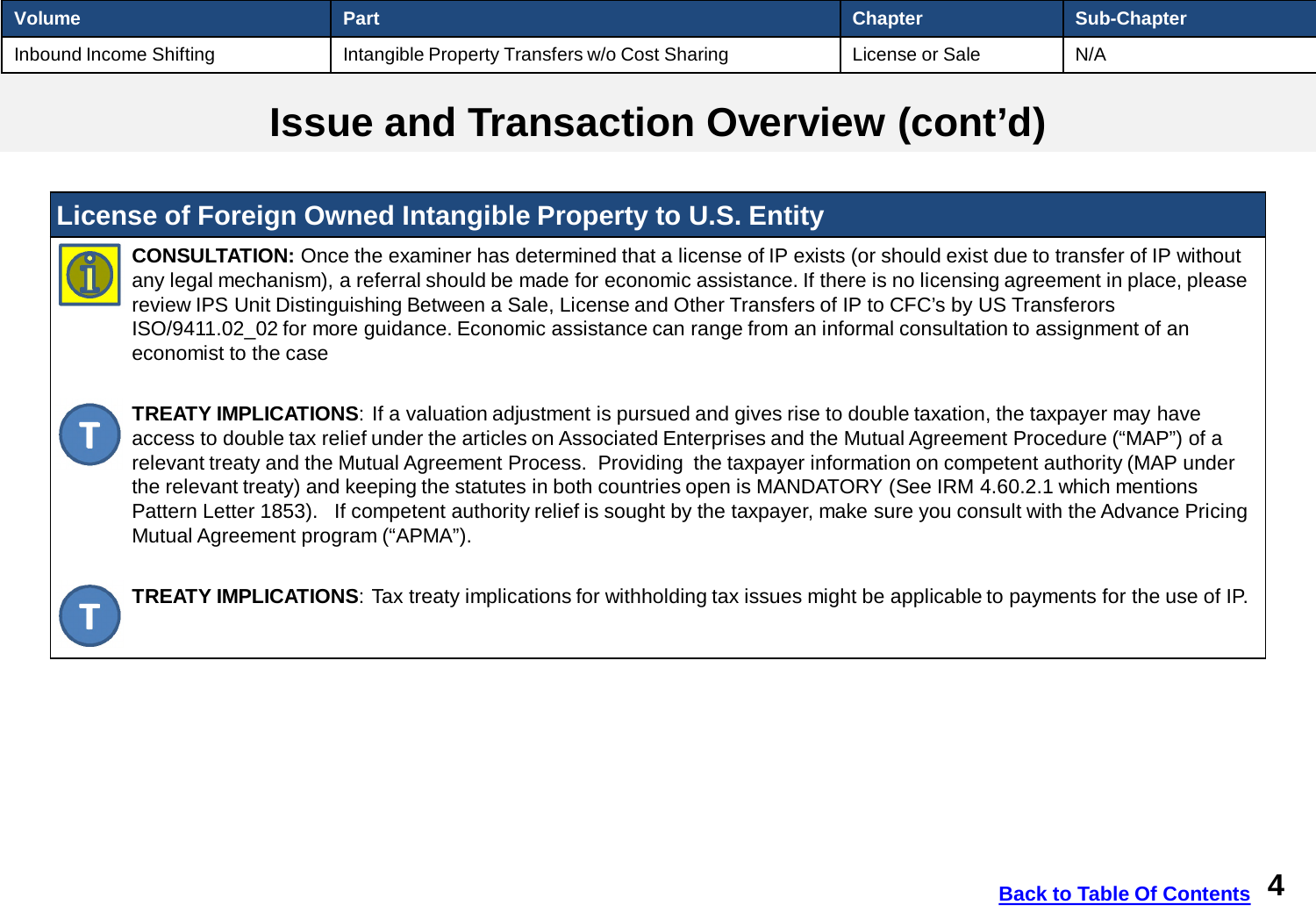<span id="page-4-0"></span>

| <b>Volume</b>           | Part                                           | Chapter         | Sub-Chapter |
|-------------------------|------------------------------------------------|-----------------|-------------|
| Inbound Income Shifting | Intangible Property Transfers w/o Cost Sharing | License or Sale | N/A         |

#### **Transaction and Fact Pattern**

| <b>License of Foreign Owned Intangible Property to U.S. Entity</b>                 |                                                                                                                                                                                                                                                                                                                                                                                                                                                                                                             |  |  |
|------------------------------------------------------------------------------------|-------------------------------------------------------------------------------------------------------------------------------------------------------------------------------------------------------------------------------------------------------------------------------------------------------------------------------------------------------------------------------------------------------------------------------------------------------------------------------------------------------------|--|--|
| <b>Diagram of Transaction</b>                                                      | <b>Facts</b>                                                                                                                                                                                                                                                                                                                                                                                                                                                                                                |  |  |
| License<br>FP<br><b>License of IP</b><br>Payment<br>US<br>Subsidiary<br><b>USS</b> | $\blacktriangleright$ FP is the parent company of a worldwide group that designs,<br>develops, manufactures, sells and distributes products<br>worldwide<br>• FP conducts all research and development and owns all<br>intellectual property including patents, trademarks, trade names,<br>trade secrets, etc.<br>■ USS licenses IP from FP<br>USS manufactures all products<br>• USS sells and distributes products into the U.S. market<br>• FP sells and distributes products into all non-U.S. markets |  |  |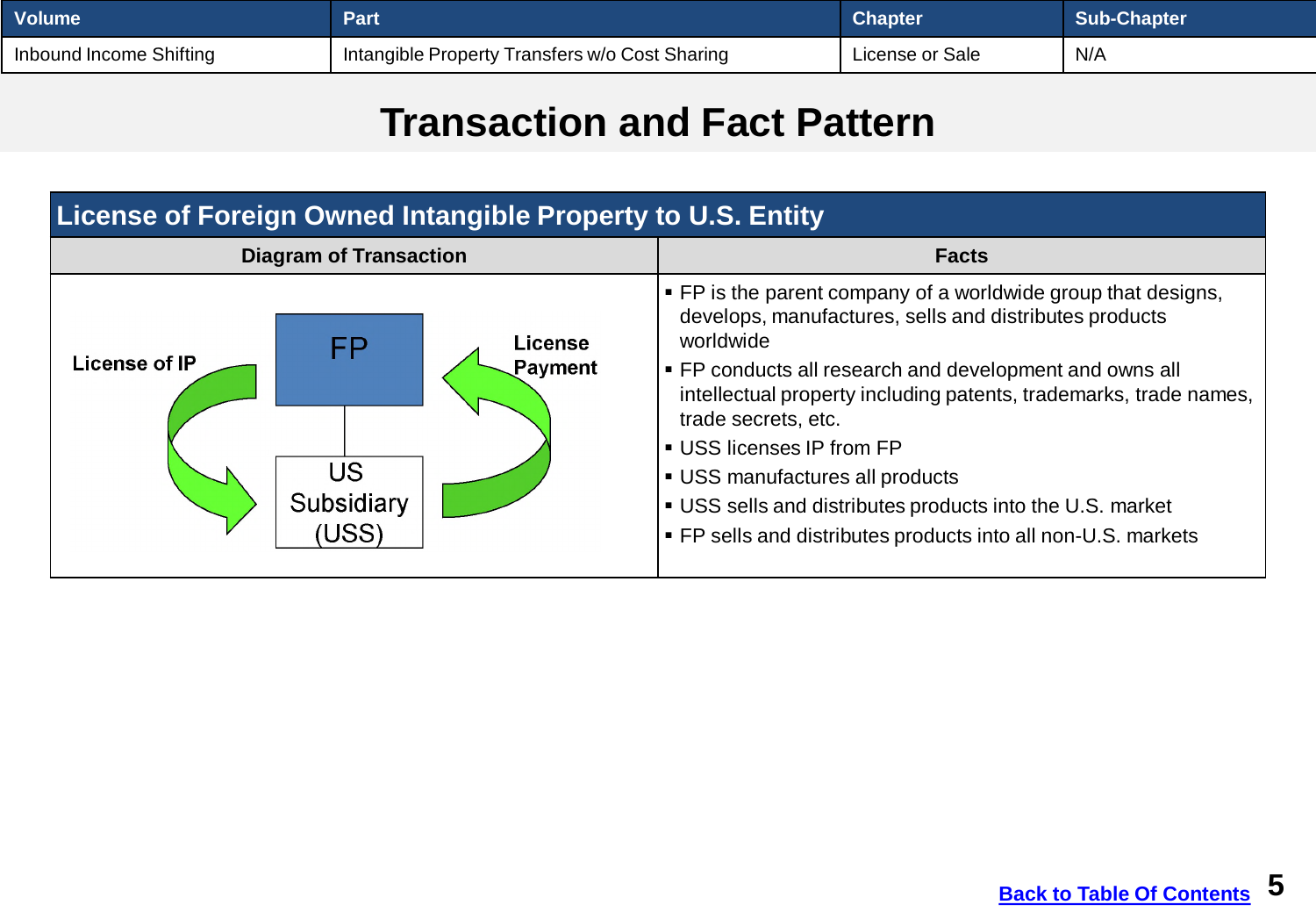<span id="page-5-0"></span>

| <b>Volume</b>           | Part                                           | <b>Chapter</b>  | <b>Sub-Chapter</b> |
|-------------------------|------------------------------------------------|-----------------|--------------------|
| Inbound Income Shifting | Intangible Property Transfers w/o Cost Sharing | License or Sale | N/A                |

# **Summary of Potential Issues**

| <b>License of Foreign Owned Intangible Property to U.S. Entity</b> |                                                                                |  |  |
|--------------------------------------------------------------------|--------------------------------------------------------------------------------|--|--|
| <b>Issue 1</b>                                                     | What IP has been licensed from FP by USS?                                      |  |  |
| <b>Issue 2</b>                                                     | Did USS pay an arm's length consideration for the license of IP to FP?         |  |  |
| <b>Issue 3</b>                                                     | Was the consideration commensurate with income ("CWI") attributable to the IP? |  |  |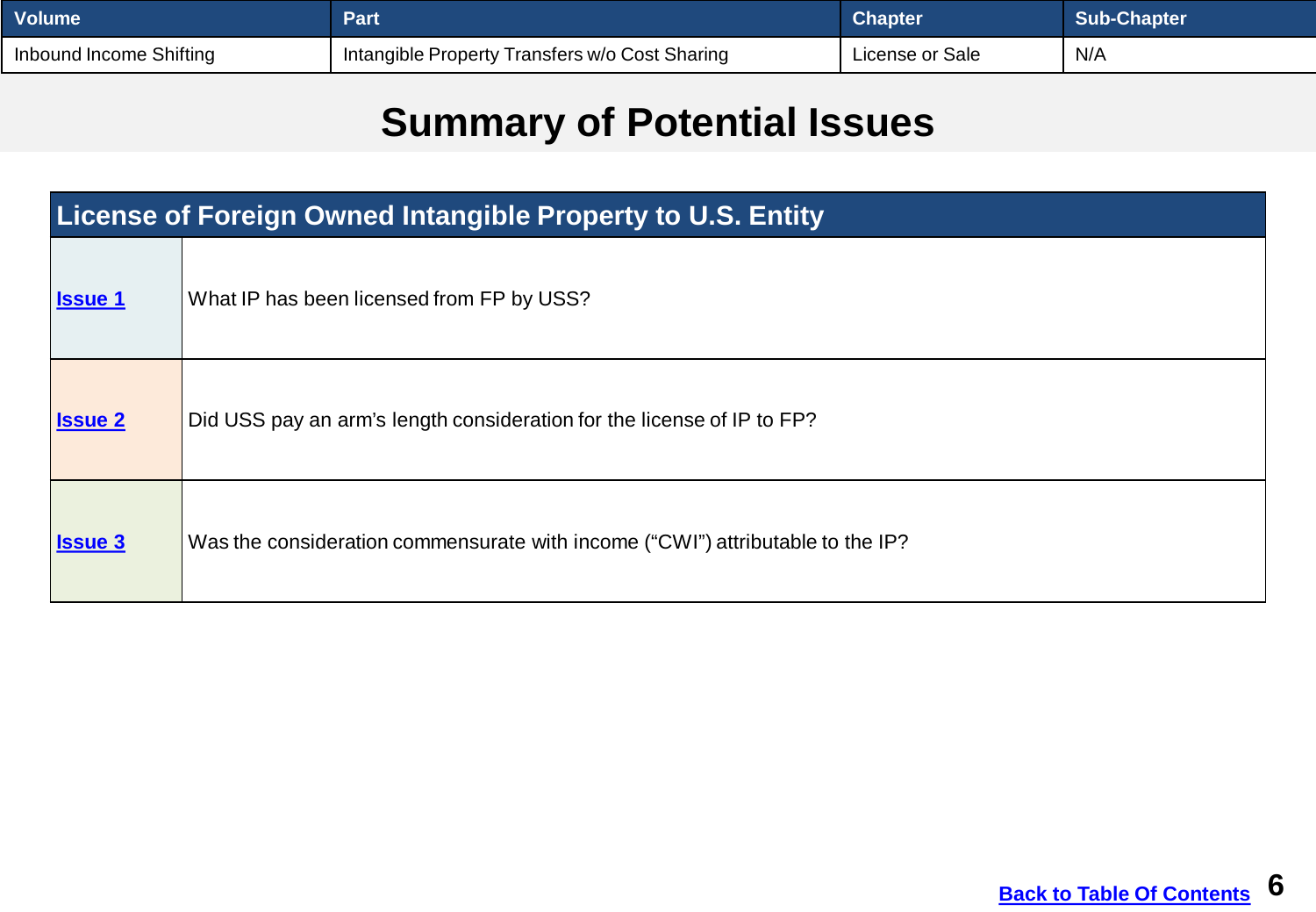<span id="page-6-0"></span>

| ∣ Volume l              | Part                                           | <b>Chapter</b>  | Sub-Chapter |
|-------------------------|------------------------------------------------|-----------------|-------------|
| Inbound Income Shifting | Intangible Property Transfers w/o Cost Sharing | ∟icense or Sale | N/A         |

#### **All Issues, Step 1: Initial Factual Development**

#### **License of Foreign Owned Intangible Property to U.S. Entity**

Foreign parent companies license IP to US subsidiaries to enable overseas operations for a variety of reasons (access to U.S. markets, and/or location of clients or supply chain). It is important to establish the facts and supporting documentation that substantiates that a license of IP took place.

| <b>Fact Element</b>                                                                                                                                                                                                                | <b>Resources</b>                                                                                                                                                                                                                                                 | <b>6103 Protected Resources</b> |
|------------------------------------------------------------------------------------------------------------------------------------------------------------------------------------------------------------------------------------|------------------------------------------------------------------------------------------------------------------------------------------------------------------------------------------------------------------------------------------------------------------|---------------------------------|
| Did FP transfer IP under a licensing agreement to<br>its USS?<br> ■ What type of IP rights did FP license to USS?<br> ■ What form of consideration was received by FP?<br>-Lump Sum<br>-Contingent Payment<br>-Installment Payment | • Transfer Pricing Documentation<br>• Organizational Chart<br>■ License Agreements<br>Intercompany Agreements<br>• Invoices<br>• Taxpayer's Financial Statements<br>■ Transfer Pricing Roadmap<br>■ Taxpayer's Internet Site<br>• Mandatory Transfer Pricing IDR |                                 |
| Does Form 5472 represent that rents, royalties and   Form 5472, Part IV<br>license fees were paid by USS?                                                                                                                          |                                                                                                                                                                                                                                                                  |                                 |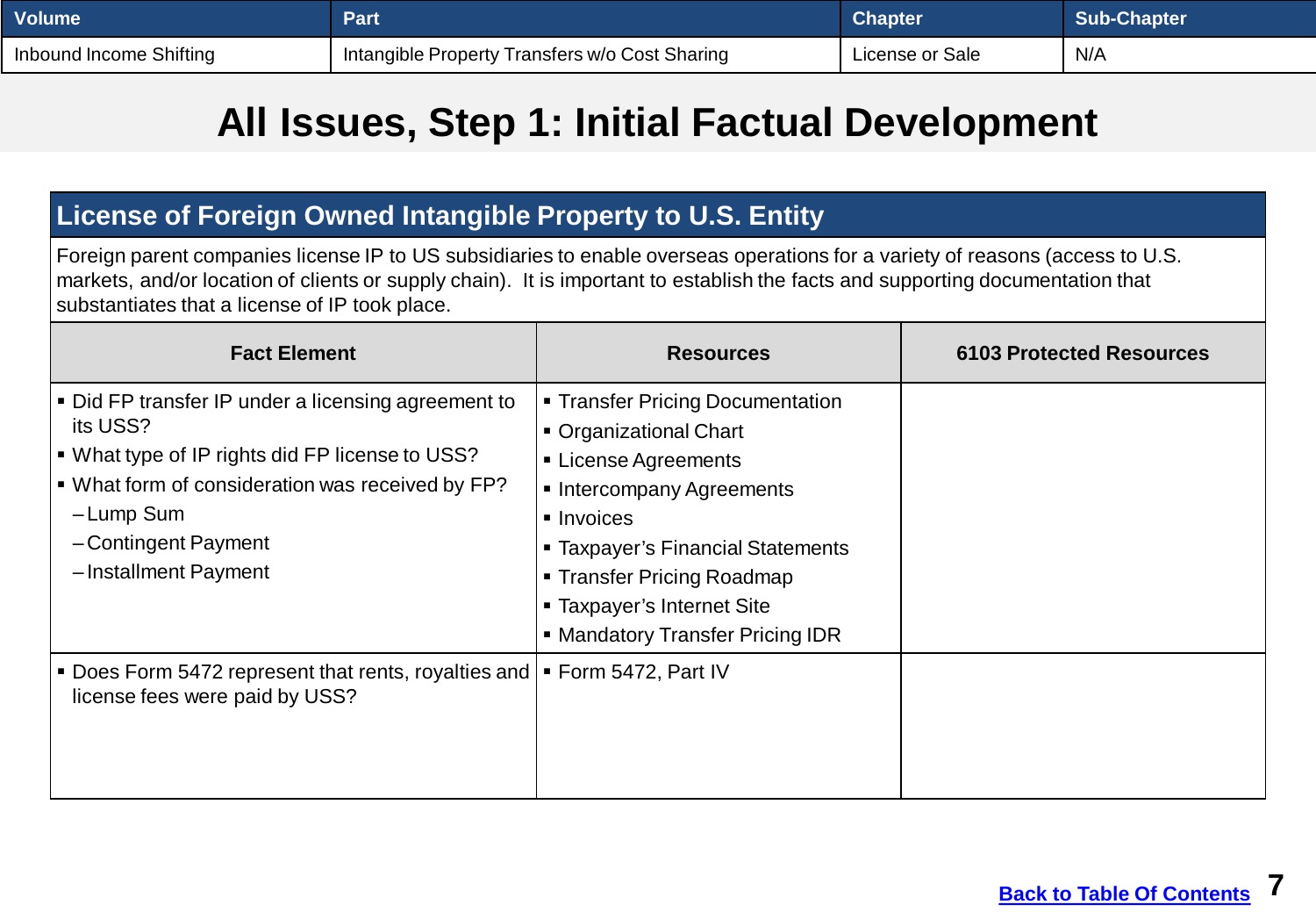<span id="page-7-0"></span>

| Volume                  | Part                                           | <b>Chapter</b>  | <b>Sub-Chapter</b> |
|-------------------------|------------------------------------------------|-----------------|--------------------|
| Inbound Income Shifting | Intangible Property Transfers w/o Cost Sharing | License or Sale | N/A                |

### **Issue 1, Step 2: Review Potential Issues**

#### **License of Foreign Owned Intangible Property to U.S. Entity Issue 1** What IP has been licensed from FP by USS? **Explanation of Issue <b>Resources Resources 6103 Protected Resources** For purposes of IRC 482, an intangible is an asset that comprises any of the following items and has substantial value independent of the services of any individual: Patents, inventions, formulae, processes, designs, patterns, or know-how; Copyrights and literary, musical, or artistic compositions; **Trademarks, trade names, or brand names: Franchises, licenses, or contracts;**  Methods, programs, systems, procedures, campaigns, surveys, studies, forecasts, estimates, customer lists, or technical data; and Other similar items. For purposes of section 482, an item is considered similar to those listed above if it derives its value not from its physical attributes but from its intellectual content or other intangible properties. A controlled transfer of IP means any transaction or transfer of such property between two or more members of the same group of controlled taxpayers. Determine if in fact an intangible as defined in Treas. Reg. 1.482-4(b) has been transferred from FP to USS under a controlled transaction. Treas. Reg. § 1.482- 1(i)(7), *definition of transaction* Treas. Reg. § 1.482- 1(i)(8), d*efinition of controlled transaction or controlled transfer* ■ Treas. Reg. § 1.482-4(b), *definition of intangible*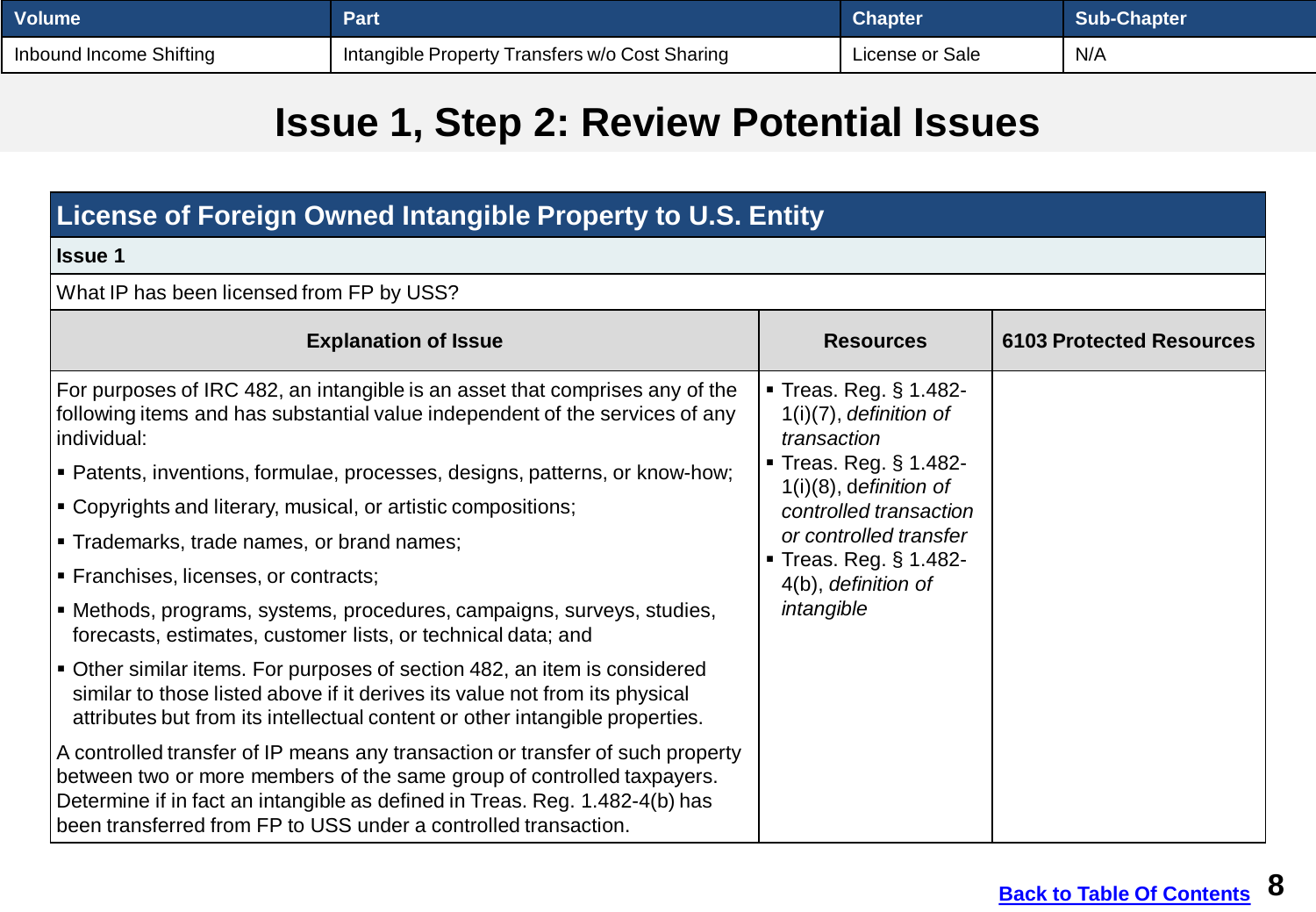| <b>Volume</b>           | <b>Part</b>                                    | <b>Chapter</b>  | <b>Sub-Chapter</b> |
|-------------------------|------------------------------------------------|-----------------|--------------------|
| Inbound Income Shifting | Intangible Property Transfers w/o Cost Sharing | License or Sale | N/A                |

## **Issue 1, Step 2: Review Potential Issues (cont'd)**

| License of Foreign Owned Intangible Property to U.S. Entity                                                                                                                                                                                                                                                                                               |                  |                                 |  |
|-----------------------------------------------------------------------------------------------------------------------------------------------------------------------------------------------------------------------------------------------------------------------------------------------------------------------------------------------------------|------------------|---------------------------------|--|
| <b>Issue 1</b>                                                                                                                                                                                                                                                                                                                                            |                  |                                 |  |
| What IP has been licensed from FP by USS?                                                                                                                                                                                                                                                                                                                 |                  |                                 |  |
| <b>Explanation of Issue</b>                                                                                                                                                                                                                                                                                                                               | <b>Resources</b> | <b>6103 Protected Resources</b> |  |
| Determine what rights to the IP were transferred? Here<br>are examples of the type of rights that may be transferred<br>under a licensing arrangement.<br><b>Exclusive v. Non-Exclusive</b><br>■ Sublicensing Rights<br>• Geographic Rights<br>• Manufacturing, Marketing, Distribution (Make/Sell)<br>• Research Rights<br>• Industry by Industry Rights |                  |                                 |  |
| (The above is not an all inclusive list of rights that can be<br>granted under a licensing arrangement).                                                                                                                                                                                                                                                  |                  |                                 |  |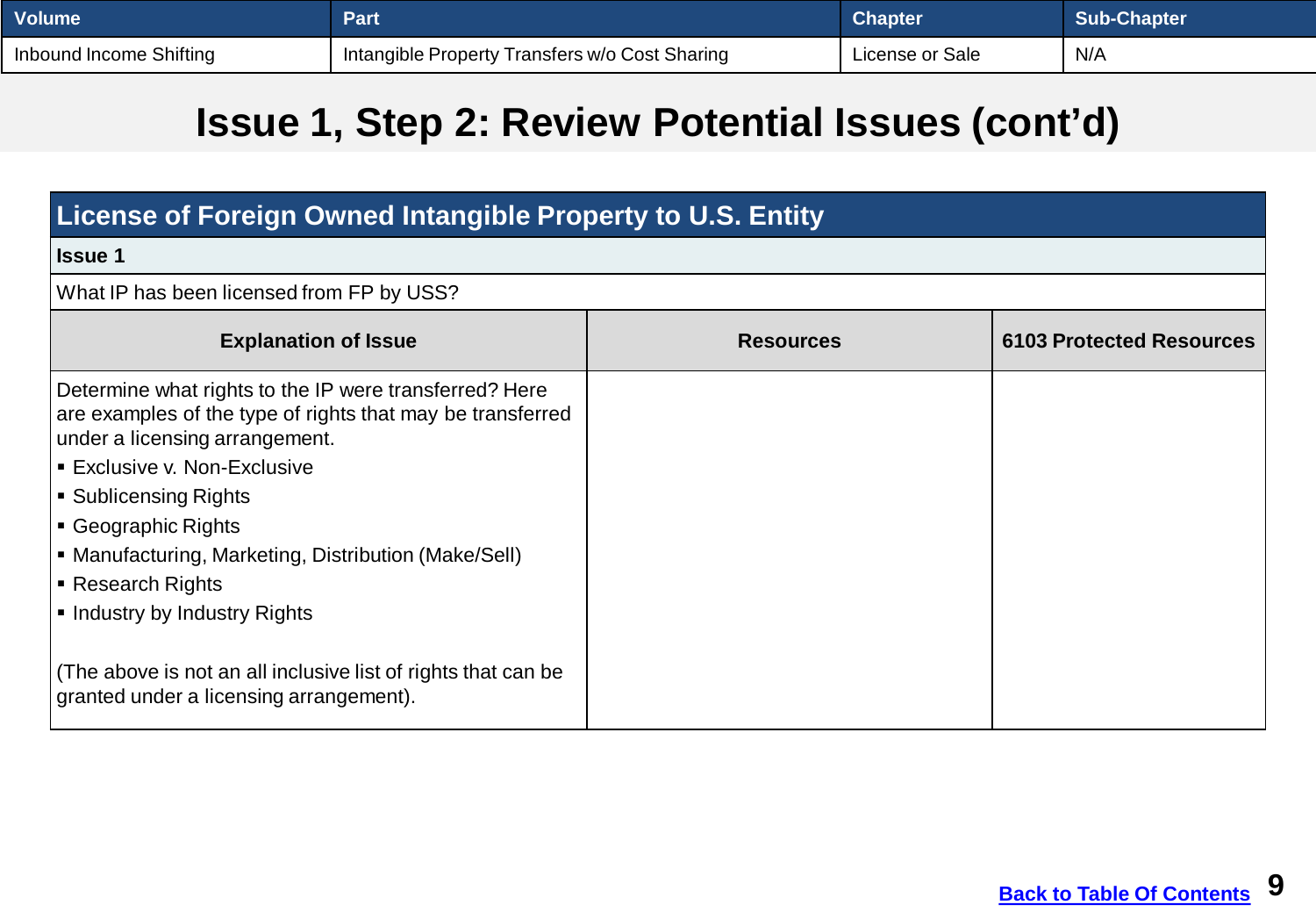| <b>Volume</b>           | Part                                           | <b>Chapter</b>  | <b>Sub-Chapter</b> |
|-------------------------|------------------------------------------------|-----------------|--------------------|
| Inbound Income Shifting | Intangible Property Transfers w/o Cost Sharing | License or Sale | N/A                |

## **Issue 1, Step 3: Additional Factual Development**

| License of Foreign Owned Intangible Property to U.S. Entity |                                                                                                                                                                                                        |                                 |  |  |
|-------------------------------------------------------------|--------------------------------------------------------------------------------------------------------------------------------------------------------------------------------------------------------|---------------------------------|--|--|
| <b>Issue 1</b>                                              |                                                                                                                                                                                                        |                                 |  |  |
| What IP has been licensed from FP by USS?                   |                                                                                                                                                                                                        |                                 |  |  |
| <b>Fact Element</b>                                         | <b>Resources</b>                                                                                                                                                                                       | <b>6103 Protected Resources</b> |  |  |
| • Is there a license of IP between controlled<br>parties?   | Request and/or review the following:<br>■ Transfer Pricing Roadmap<br><b>Transfer Pricing Documentation</b><br>License Agreement<br>• Other Intercompany Agreements<br><b>Taxpayer's Internet Site</b> |                                 |  |  |
| • What type of IP is being licensed?                        | <b>Transfer Pricing Roadmap</b><br>• Transfer Pricing Documentation<br>License Agreement<br>• Other Intercompany Agreements<br><b>Taxpayer's Internet Site</b>                                         |                                 |  |  |
| • Determine what rights to the IP were<br>licensed?         | ■ Transfer Pricing Roadmap<br><b>Transfer Pricing Documentation</b><br>License Agreement<br>• Other Intercompany Agreements                                                                            |                                 |  |  |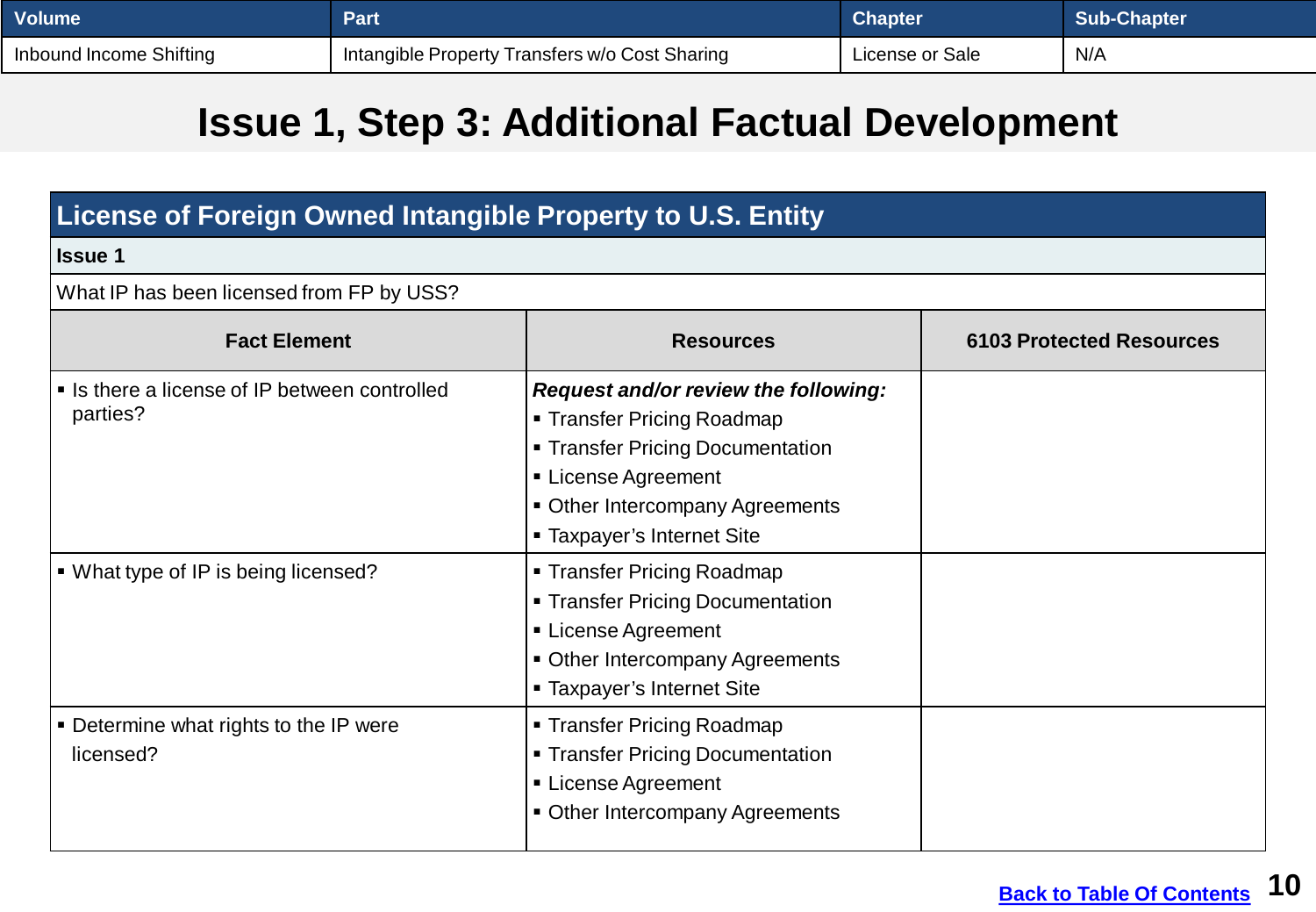| <b>Volume</b>           | Part                                           | <b>Chapter</b>  | Sub-Chapter |
|-------------------------|------------------------------------------------|-----------------|-------------|
| Inbound Income Shifting | Intangible Property Transfers w/o Cost Sharing | License or Sale | N/A         |

## **Issue 1, Step 4: Develop Arguments**

| License of Foreign Owned Intangible Property to U.S. Entity                                                                                                                                                                                                                                                                                                                                                                                                                                                                                                                                                                                                                                       |                                                                                                                                                 |                                 |  |  |
|---------------------------------------------------------------------------------------------------------------------------------------------------------------------------------------------------------------------------------------------------------------------------------------------------------------------------------------------------------------------------------------------------------------------------------------------------------------------------------------------------------------------------------------------------------------------------------------------------------------------------------------------------------------------------------------------------|-------------------------------------------------------------------------------------------------------------------------------------------------|---------------------------------|--|--|
| <b>Issue 1</b>                                                                                                                                                                                                                                                                                                                                                                                                                                                                                                                                                                                                                                                                                    |                                                                                                                                                 |                                 |  |  |
| What IP has been licensed from FP by USS?                                                                                                                                                                                                                                                                                                                                                                                                                                                                                                                                                                                                                                                         |                                                                                                                                                 |                                 |  |  |
| <b>Explanation of Approach</b>                                                                                                                                                                                                                                                                                                                                                                                                                                                                                                                                                                                                                                                                    | <b>Resources</b>                                                                                                                                | <b>6103 Protected Resources</b> |  |  |
| The argument for whether IP has been licensed is<br>based on the facts and circumstances of each<br>specific case.<br>The examiner needs to establish that there is a<br>controlled transfer of IP under a licensing<br>arrangement pursuant to Treas. Reg. 1.482-1(i)(7),<br>$(i)(8)$ and 1.482-4(a) and (b). The examiner must<br>determine the type of IP, the rights associated with<br>that IP and if USS paid an amount that satisfies the<br>arm's length standard for the use of such IP.<br>If a transfer of IP has taken place under Treas. Reg.<br>1.482-7, 1.482-9 or IRC 367, see related IPS Units<br>referenced in the index of other related issues that<br>cover such transfers. | <b>Treas. Reg. § 1.482-1(i)(7), definition</b><br>of transaction<br><b>Treas. Reg. § 1.482-1(i)(8), definition</b><br>of controlled transaction |                                 |  |  |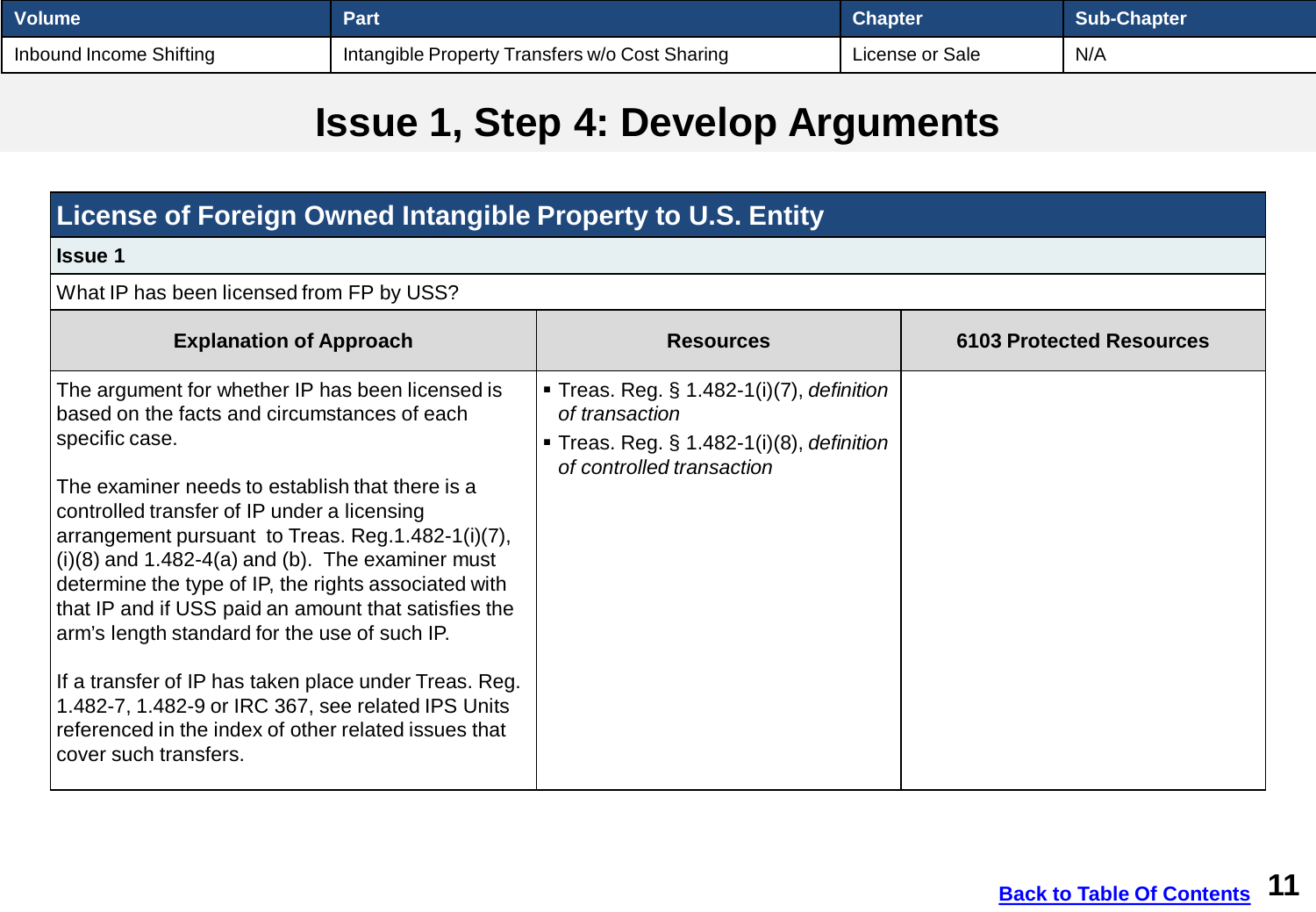| <b>Volume</b>           | Part                                           | <b>Chapter</b>  | Sub-Chapter |
|-------------------------|------------------------------------------------|-----------------|-------------|
| Inbound Income Shifting | Intangible Property Transfers w/o Cost Sharing | License or Sale | N/A         |

## **Issue 1, Step 4: Develop Arguments (cont'd)**

| License of Foreign Owned Intangible Property to U.S. Entity                                                                                                                                                               |                                                                                                                                                                                                                                                                        |                                 |  |
|---------------------------------------------------------------------------------------------------------------------------------------------------------------------------------------------------------------------------|------------------------------------------------------------------------------------------------------------------------------------------------------------------------------------------------------------------------------------------------------------------------|---------------------------------|--|
| <b>Issue 1</b>                                                                                                                                                                                                            |                                                                                                                                                                                                                                                                        |                                 |  |
| What IP has been licensed from FP by USS?                                                                                                                                                                                 |                                                                                                                                                                                                                                                                        |                                 |  |
| <b>Explanation of Approach</b>                                                                                                                                                                                            | <b>Resources</b>                                                                                                                                                                                                                                                       | <b>6103 Protected Resources</b> |  |
| <b>DECISION POINT: Determine whether to</b><br>proceed with this issue based on the<br>results of the facts gathered (i.e., was there<br>a license of IP that required arm's length<br>consideration to the FP from USS?) | Treas. Reg. $\S$ 1.482-1(i)(7), definition<br>of transaction<br>Treas. Reg. § 1.482-1(i)(8), definition<br>of controlled transaction<br><b>Treas. Reg. § 1.482-4(a), methods</b><br>for intangible property<br>■ Treas. Reg. § 1.482-4(b), definition of<br>intangible |                                 |  |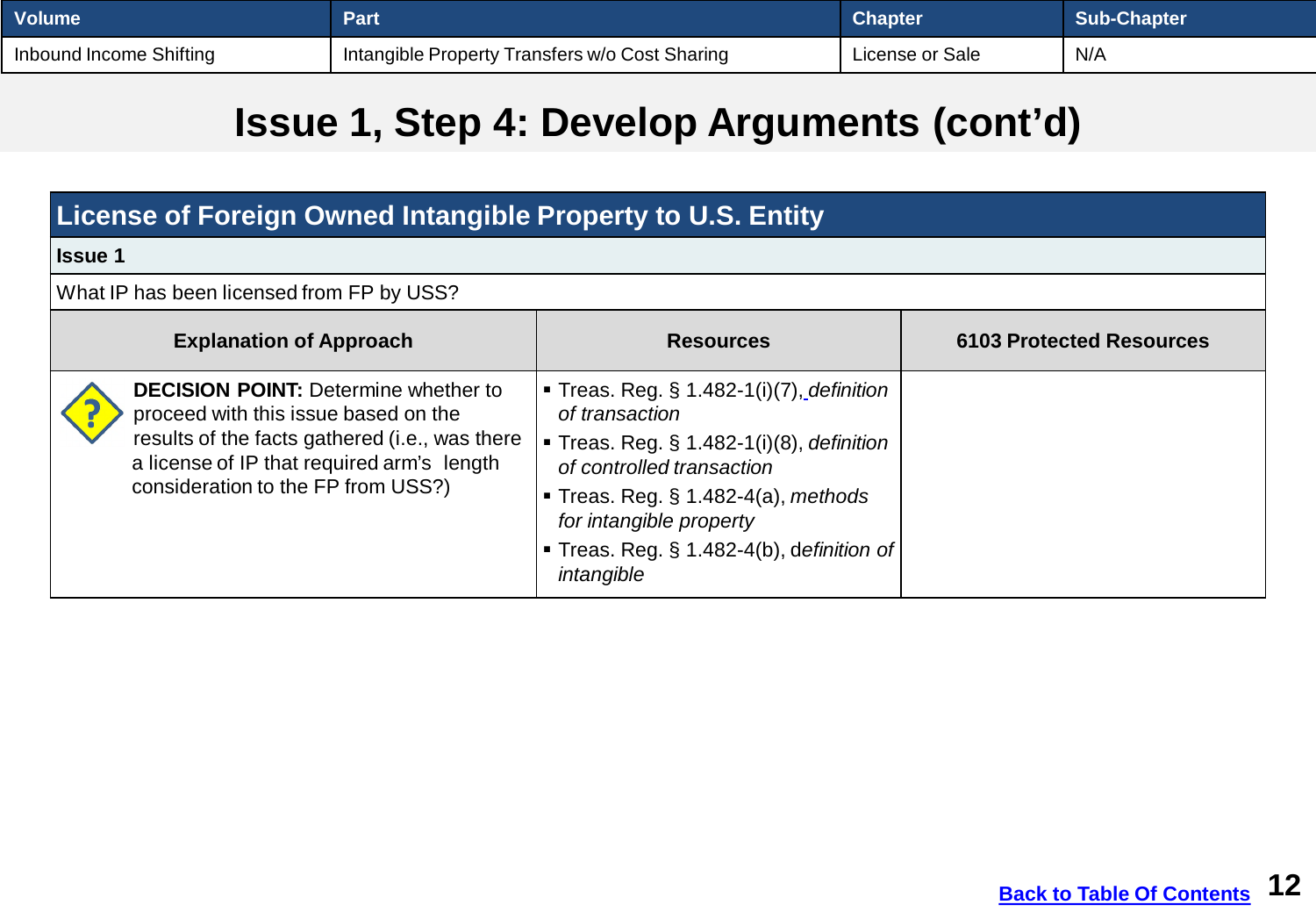<span id="page-12-0"></span>

| <b>Volume</b>           | Part                                           | <b>Chapter</b>  | <b>Sub-Chapter</b> |
|-------------------------|------------------------------------------------|-----------------|--------------------|
| Inbound Income Shifting | Intangible Property Transfers w/o Cost Sharing | License or Sale | N/A                |

## **Issue 2, Step 2: Review Potential Issues**

| License of Foreign Owned Intangible Property to U.S. Entity                                                                                                                                                                                                                                                                                                                                                                                                                                                                                                                                                                                                                                                                                                                                                                                                                                                                                                                    |                                                                                                                                                                                                                                                                                                                                                                                                                                                                                                      |                                 |  |  |
|--------------------------------------------------------------------------------------------------------------------------------------------------------------------------------------------------------------------------------------------------------------------------------------------------------------------------------------------------------------------------------------------------------------------------------------------------------------------------------------------------------------------------------------------------------------------------------------------------------------------------------------------------------------------------------------------------------------------------------------------------------------------------------------------------------------------------------------------------------------------------------------------------------------------------------------------------------------------------------|------------------------------------------------------------------------------------------------------------------------------------------------------------------------------------------------------------------------------------------------------------------------------------------------------------------------------------------------------------------------------------------------------------------------------------------------------------------------------------------------------|---------------------------------|--|--|
| <b>Issue 2</b>                                                                                                                                                                                                                                                                                                                                                                                                                                                                                                                                                                                                                                                                                                                                                                                                                                                                                                                                                                 |                                                                                                                                                                                                                                                                                                                                                                                                                                                                                                      |                                 |  |  |
| Did USS pay an arm's length consideration for the license of IP to FP?                                                                                                                                                                                                                                                                                                                                                                                                                                                                                                                                                                                                                                                                                                                                                                                                                                                                                                         |                                                                                                                                                                                                                                                                                                                                                                                                                                                                                                      |                                 |  |  |
| <b>Explanation of Issue</b>                                                                                                                                                                                                                                                                                                                                                                                                                                                                                                                                                                                                                                                                                                                                                                                                                                                                                                                                                    | <b>Resources</b>                                                                                                                                                                                                                                                                                                                                                                                                                                                                                     | <b>6103 Protected Resources</b> |  |  |
| Arm's length consideration in a controlled transfer of IP must<br>be determined under one of four methods listed in Treas.<br>Reg. 1.482-4(a) ( <i>i.e.</i> , CUT, CPM, Profit Split, Unspecified<br>Method). Each method must be applied according to the<br>provisions of Treas. Reg. 1.482-1, including the Best Method<br>Rule of Treas. Reg. 1.482-1(c), comparability analysis of<br>Treas. Reg. 1.482-1(d) and the arm's length range of Treas.<br>Reg. 1.482-1(e).<br>If the Taxpayer applies one of the methods in Treas. Reg.<br>1.482-4(a), and that method achieves the most reliable<br>measure of an arm's length result, it will be considered the<br>best method.<br>If the consideration paid by USS falls within the arm's length<br>range under the best method, no adjustment is necessary.<br><b>CONSULTATION:</b> You should consult with an<br>economist and/or engineer to determine whether the<br>method applied by the Taxpayer is the best method. | <b>Treas. Reg. § 1.482-1(c),</b><br><b>Best Method Rule</b><br><b>Treas. Reg. § 1.482-1(d),</b><br>comparability<br><b>Treas. Reg. § 1.482-1(e),</b><br>arm's length range<br><b>Treas. Reg. § 1.482-1(i)(8),</b><br>controlled transaction<br>Treas. Reg. $1.482 - 4(a)$ ,<br>methods for intangible<br>property<br>■ Treas. Reg. 1.482-4(c),<br><b>CUT</b> method<br>Treas. Reg. 1.482-4(d),<br>unspecified methods<br>Treas. Reg. § 1.482-5, CPM<br>Treas. Reg. § 1.482-6, profit<br>split method |                                 |  |  |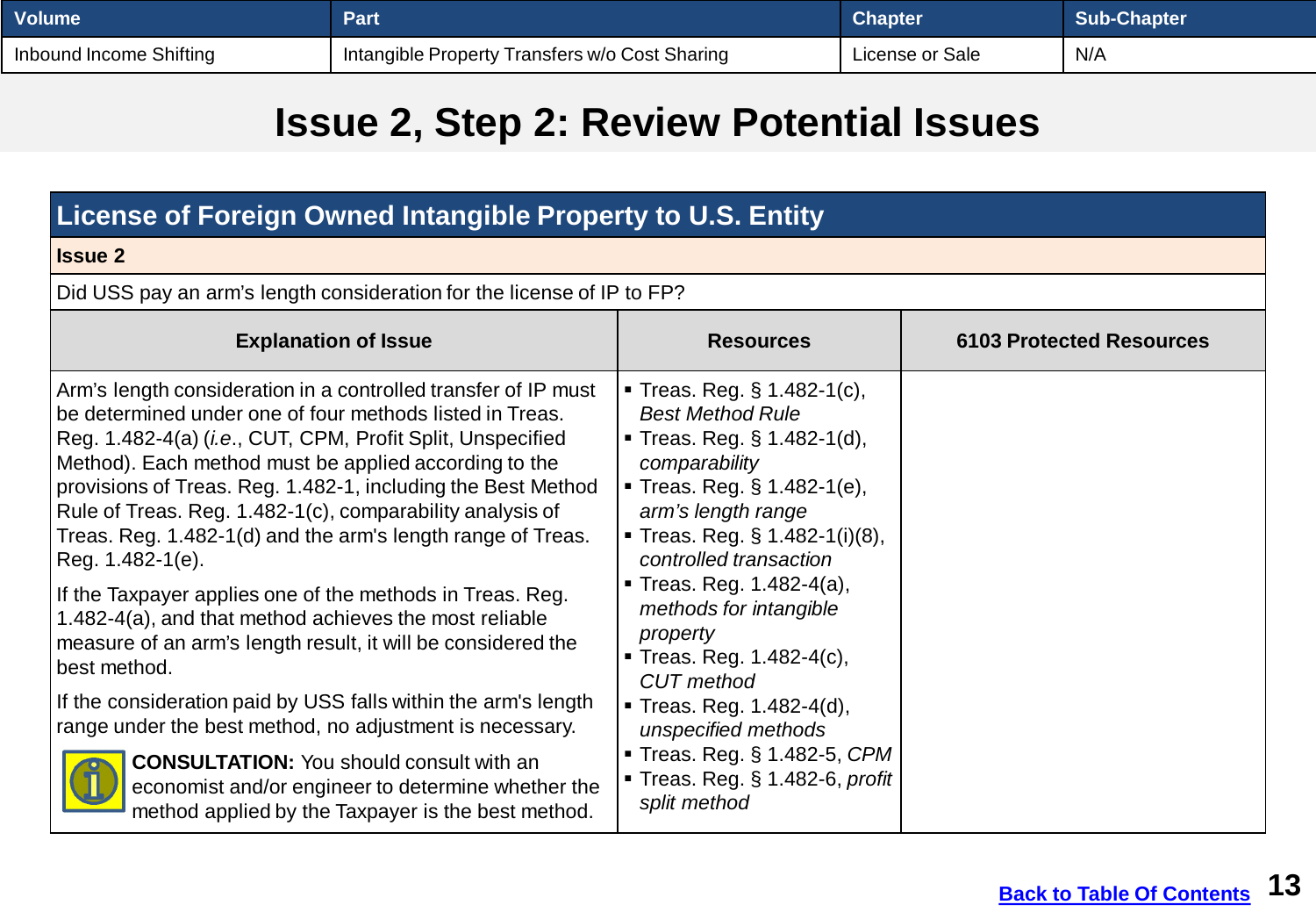| <b>Volume</b>           | Part                                           | <b>Chapter</b>  | Sub-Chapter |
|-------------------------|------------------------------------------------|-----------------|-------------|
| Inbound Income Shifting | Intangible Property Transfers w/o Cost Sharing | License or Sale | N/A         |

## **Issue 2, Step 3: Additional Factual Development**

| License of Foreign Owned Intangible Property to U.S. Entity                                                                                                                                                       |                                                                                                                                                                                                                                    |                                 |  |
|-------------------------------------------------------------------------------------------------------------------------------------------------------------------------------------------------------------------|------------------------------------------------------------------------------------------------------------------------------------------------------------------------------------------------------------------------------------|---------------------------------|--|
| <b>Issue 2</b>                                                                                                                                                                                                    |                                                                                                                                                                                                                                    |                                 |  |
| Did USS pay an arm's length consideration for the license of IP to FP?                                                                                                                                            |                                                                                                                                                                                                                                    |                                 |  |
| <b>Fact Element</b>                                                                                                                                                                                               | <b>Resources</b>                                                                                                                                                                                                                   | <b>6103 Protected Resources</b> |  |
| • What was the amount of the consideration paid?<br>■ What was the form of the consideration?<br>-Lump Sum<br>$-$ Installment<br>-Contingent Payment (e.g. Royalty)                                               | • Transfer Pricing Documentation<br>• License Agreement<br>$\blacksquare$ Form 5472 - Part IV<br>General Ledger<br>■ Trial Balance<br><b>Journal Entries</b>                                                                       |                                 |  |
| • What method did FP select in determining the<br>arm's length compensation to receive from USS?<br>- Comparable Uncontrolled Transaction<br>-Comparable Profits Method<br>- Profit Split<br>- Unspecified Method | • Transfer Pricing Documentation<br>• License Agreement<br>• Capital IQ - Including Market Studies<br>SIC - NAICS Codes<br>• Descriptions and financial statements<br>of comparable transactions<br>• Consider use of an Economist |                                 |  |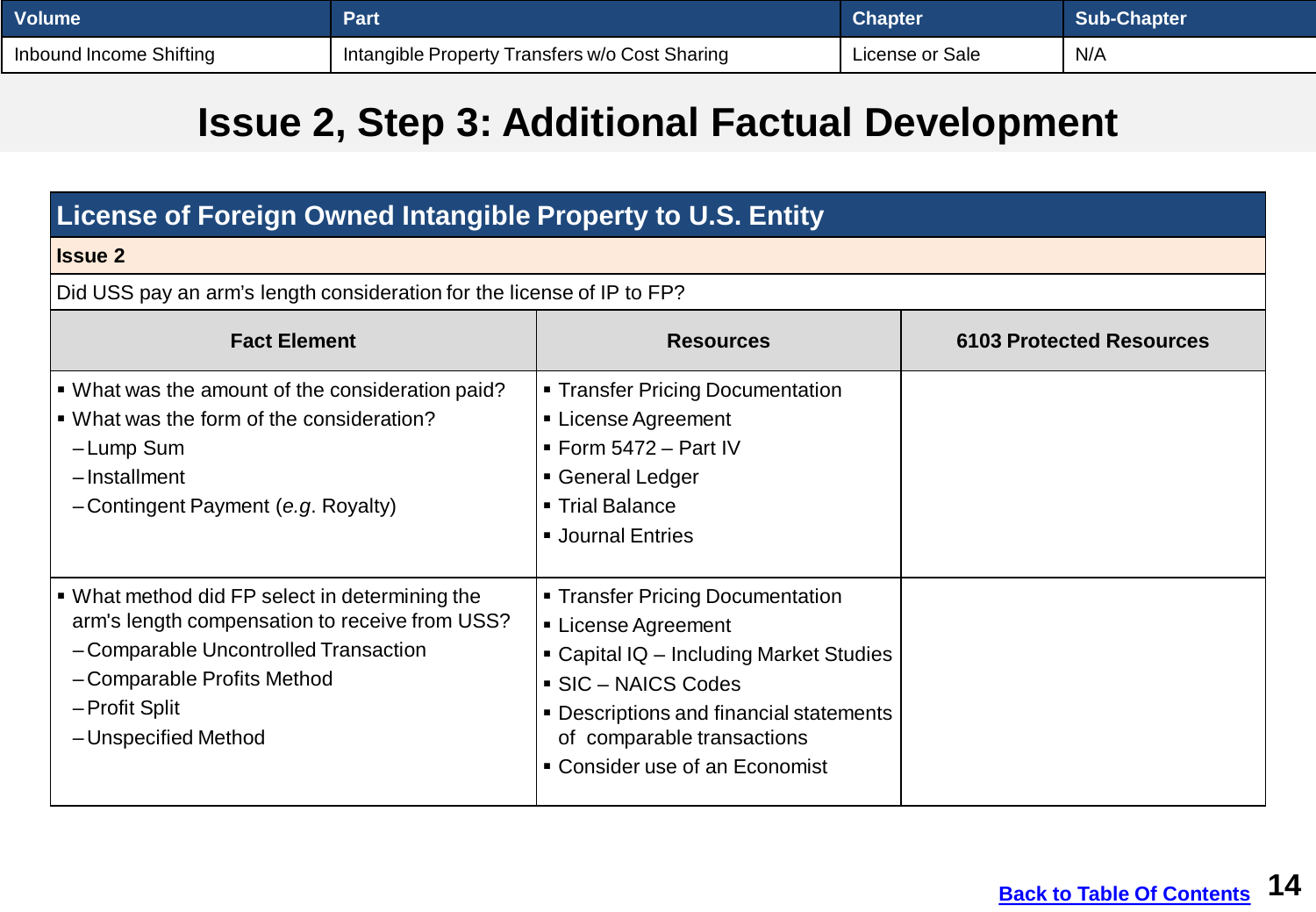| <b>Volume</b>           | Part                                           | <b>Chapter</b>  | <b>Sub-Chapter</b> |
|-------------------------|------------------------------------------------|-----------------|--------------------|
| Inbound Income Shifting | Intangible Property Transfers w/o Cost Sharing | License or Sale | N/A                |

## **Issue 2, Step 3: Additional Factual Development (cont'd)**

| <b>License of Foreign Owned Intangible Property to U.S. Entity</b>                                                                                                                                                                     |                                                                                                                                                                                                                                                                                                                                                |                                 |  |
|----------------------------------------------------------------------------------------------------------------------------------------------------------------------------------------------------------------------------------------|------------------------------------------------------------------------------------------------------------------------------------------------------------------------------------------------------------------------------------------------------------------------------------------------------------------------------------------------|---------------------------------|--|
| <b>Issue 2</b>                                                                                                                                                                                                                         |                                                                                                                                                                                                                                                                                                                                                |                                 |  |
| Did USS pay an arm's length consideration for the license of IP to FP?                                                                                                                                                                 |                                                                                                                                                                                                                                                                                                                                                |                                 |  |
| <b>Fact Element</b>                                                                                                                                                                                                                    | <b>Resources</b>                                                                                                                                                                                                                                                                                                                               | <b>6103 Protected Resources</b> |  |
| • What are the functions, risks and assets employed<br>respectively by FP and USS?<br>$\blacksquare$ What is the type of IP?<br>-Consider the uniqueness of the IP<br>-Consider the stage of development<br>- Consider any limitations | ■ Functional Analysis Questionnaire<br>• IPS Process Unit Overview<br>ISO/PUO/V_1_04(2014):<br><b>Comparability Analysis for Tangible</b><br>Goods Transactions-Outbound.<br>• Interview Key Employees<br>■ Transfer Pricing Roadmap<br>• Transfer Pricing Documentation<br>• Intercompany Agreements<br>■ License Agreement<br>Annual Reports |                                 |  |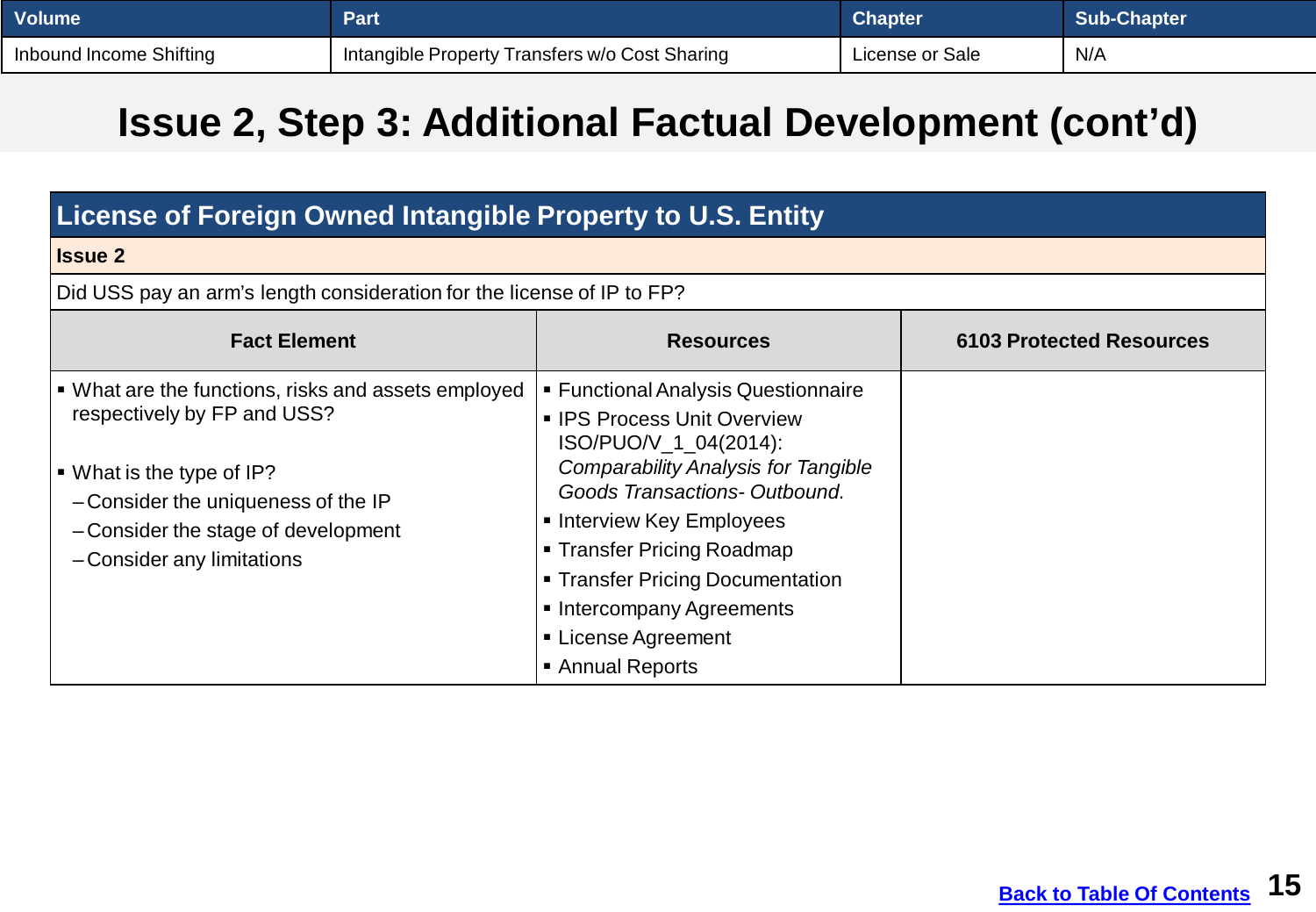| <b>Volume</b>           | Part                                           | <b>Chapter</b>  | <b>Sub-Chapter</b> |
|-------------------------|------------------------------------------------|-----------------|--------------------|
| Inbound Income Shifting | Intangible Property Transfers w/o Cost Sharing | License or Sale | N/A                |

## **Issue 2, Step 3: Additional Factual Development (cont'd)**

| License of Foreign Owned Intangible Property to U.S. Entity                                                                                                                                                                                                                                                                               |                                                                                                                                                                                                                                                                                                                                                                                                                                                                                                            |                                 |  |
|-------------------------------------------------------------------------------------------------------------------------------------------------------------------------------------------------------------------------------------------------------------------------------------------------------------------------------------------|------------------------------------------------------------------------------------------------------------------------------------------------------------------------------------------------------------------------------------------------------------------------------------------------------------------------------------------------------------------------------------------------------------------------------------------------------------------------------------------------------------|---------------------------------|--|
| <b>Issue 2</b>                                                                                                                                                                                                                                                                                                                            |                                                                                                                                                                                                                                                                                                                                                                                                                                                                                                            |                                 |  |
| Did USS pay an arm's length consideration for the license of IP to FP?                                                                                                                                                                                                                                                                    |                                                                                                                                                                                                                                                                                                                                                                                                                                                                                                            |                                 |  |
| <b>Fact Element</b>                                                                                                                                                                                                                                                                                                                       | <b>Resources</b>                                                                                                                                                                                                                                                                                                                                                                                                                                                                                           | <b>6103 Protected Resources</b> |  |
| ■ Was the method selected the best method based<br>on facts and circumstances?<br>-Comparability<br>-Completeness and Accuracy of Data<br>-Reliability of Assumptions<br>-Sensitivity of Results<br>• What was the arm's length range under the best<br>method selected?<br>-Comparables<br>- Multiple Year Data<br>- Interquartile Range | ■ Transfer Pricing Roadmap<br>• Transfer Pricing Documentation<br>• Workpapers with Supporting<br>Computations<br>SIC - NAICS Codes<br>• Descriptions and segmented financial<br>statements of comparable<br>transactions<br>• Consider use of an Economist<br>Internet Searches on taxpayer and<br>industry – does taxpayer have a<br>competitive advantage?<br>Commercial Databases - e.g.,<br>Capital IQ - Including Market Studies<br>• SEC Filings and comments about<br>taxpayer's business segments |                                 |  |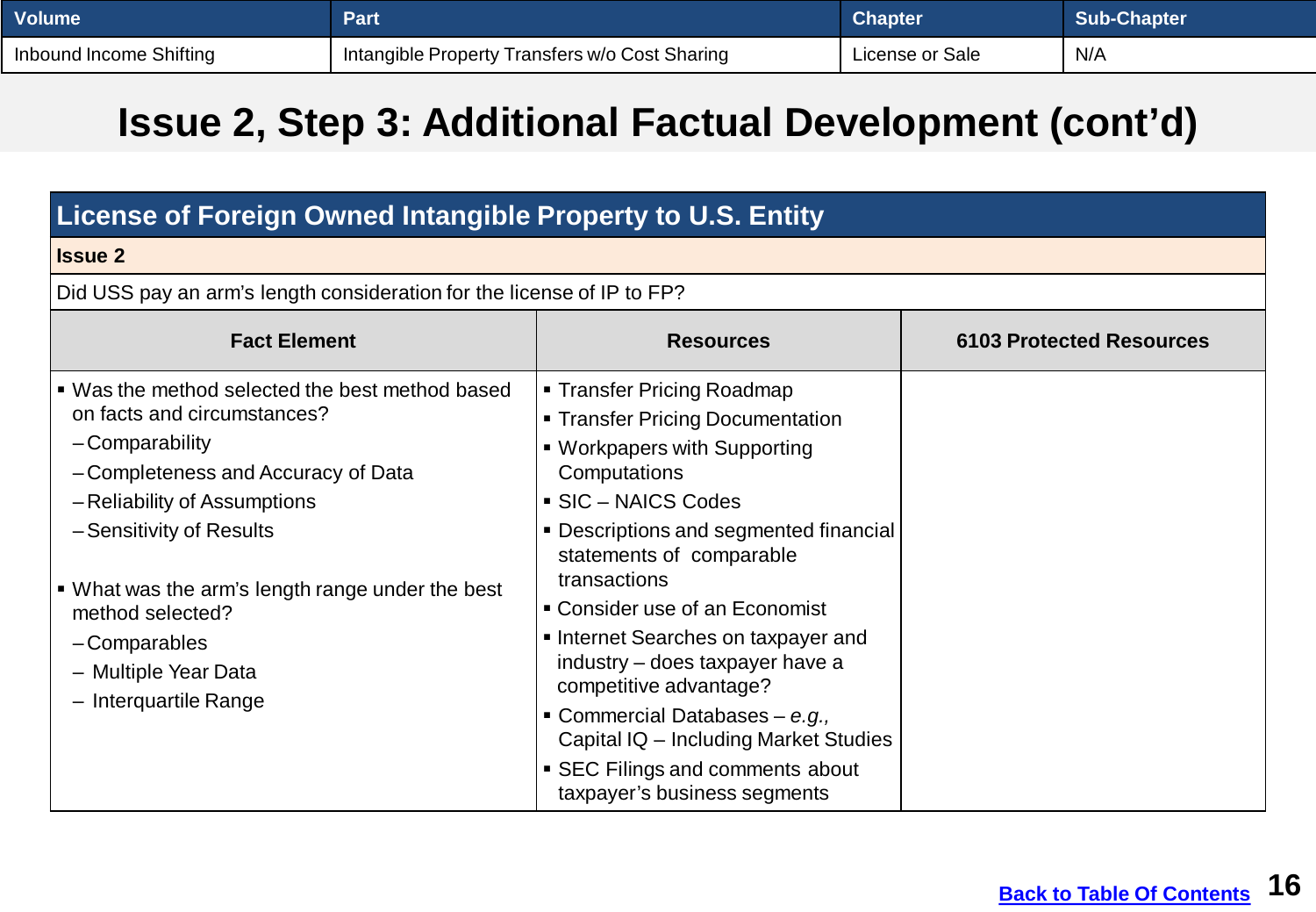| <b>Volume</b>           | Part                                           | <b>Chapter</b>  | <b>Sub-Chapter</b> |
|-------------------------|------------------------------------------------|-----------------|--------------------|
| Inbound Income Shifting | Intangible Property Transfers w/o Cost Sharing | License or Sale | N/A                |

## **Issue 2, Step 4: Develop Arguments**

| License of Foreign Owned Intangible Property to U.S. Entity                                                                                                                                                                                                                                                                                                                                                                                                                                                                                                                                                                                                                                                                                                                                                                                                                                                   |                                                                                                                                                                                                                                                                                                                                                                                                                                                                                                  |                                    |
|---------------------------------------------------------------------------------------------------------------------------------------------------------------------------------------------------------------------------------------------------------------------------------------------------------------------------------------------------------------------------------------------------------------------------------------------------------------------------------------------------------------------------------------------------------------------------------------------------------------------------------------------------------------------------------------------------------------------------------------------------------------------------------------------------------------------------------------------------------------------------------------------------------------|--------------------------------------------------------------------------------------------------------------------------------------------------------------------------------------------------------------------------------------------------------------------------------------------------------------------------------------------------------------------------------------------------------------------------------------------------------------------------------------------------|------------------------------------|
| <b>Issue 2</b>                                                                                                                                                                                                                                                                                                                                                                                                                                                                                                                                                                                                                                                                                                                                                                                                                                                                                                |                                                                                                                                                                                                                                                                                                                                                                                                                                                                                                  |                                    |
| Did USS pay an arm's length consideration for the license of IP to FP?                                                                                                                                                                                                                                                                                                                                                                                                                                                                                                                                                                                                                                                                                                                                                                                                                                        |                                                                                                                                                                                                                                                                                                                                                                                                                                                                                                  |                                    |
| <b>Explanation of Approach</b>                                                                                                                                                                                                                                                                                                                                                                                                                                                                                                                                                                                                                                                                                                                                                                                                                                                                                | <b>Resources</b>                                                                                                                                                                                                                                                                                                                                                                                                                                                                                 | 6103 Protected<br><b>Resources</b> |
| After establishing that there is a controlled transfer of<br>IP by FP to USS under a licensing arrangement, the examiner must<br>determine whether arm's length consideration was received by FP from<br>USS. Arm's<br>length consideration must be determined under one of four<br>methods listed in Treas. Reg. 1.482-4(a):<br>$\blacksquare$ CUT,<br>$\blacksquare$ CPM,<br>■ Profit Split or<br>■ Unspecified Method<br>Each of the methods must be applied in accordance with all the<br>provisions of Treas. Reg. 1.482-1(c), (d) and (e), Treas. Reg. 1.482-<br>4(a), (c) and (d) and Treas. Reg. 1.482-5 and -6. All licensed IP must be<br>identified and valued.<br>Whether the method chosen is the best method must be based on all the<br>relevant facts and circumstances. A functional analysis will assist both in<br>the identification of the licensed IP and selection of the best method. | <b>Treas. Reg. § 1.482-1(c),</b><br><b>Best Method Rule</b><br><b>Treas. Reg. § 1.482-1(d),</b><br>comparability<br>Treas. Reg. § 1.482-1(e),<br>arm's length range<br><b>Treas. Reg. § 1.482-1(i)(8),</b><br>controlled transaction<br>■ Treas. Reg. 1.482-4(a),<br>methods for intangible<br>property<br>■ Treas. Reg. 1.482-4(c),<br><b>CUT</b> method<br>Treas. Reg. $1.482 - 4(d)$ ,<br>unspecified methods<br>Treas. Reg. § 1.482-5, CPM<br>Treas. Reg. § 1.482-6, profit<br>split methods |                                    |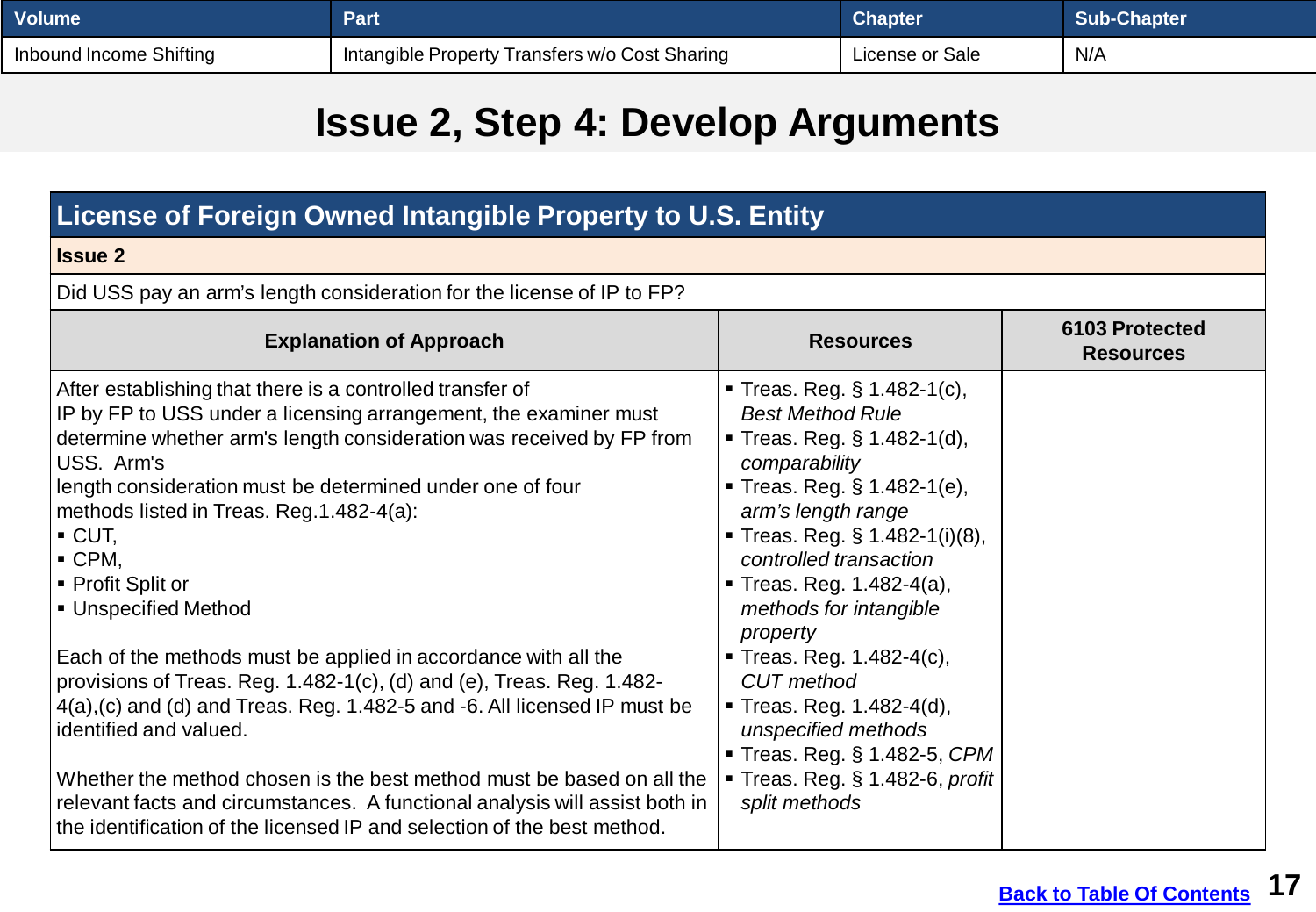| <b>Volume</b>           | Part                                           | <b>Chapter</b>  | <b>Sub-Chapter</b> |
|-------------------------|------------------------------------------------|-----------------|--------------------|
| Inbound Income Shifting | Intangible Property Transfers w/o Cost Sharing | License or Sale | N/A                |

## **Issue 2, Step 4: Develop Arguments (cont'd)**

| License of Foreign Owned Intangible Property to U.S. Entity                                                                                                                                                                                                                                                                                                           |                                                                                                             |                                    |  |
|-----------------------------------------------------------------------------------------------------------------------------------------------------------------------------------------------------------------------------------------------------------------------------------------------------------------------------------------------------------------------|-------------------------------------------------------------------------------------------------------------|------------------------------------|--|
| <b>Issue 2</b>                                                                                                                                                                                                                                                                                                                                                        |                                                                                                             |                                    |  |
| Did USS pay an arm's length consideration for the license of IP to FP?                                                                                                                                                                                                                                                                                                |                                                                                                             |                                    |  |
| <b>Explanation of Approach</b>                                                                                                                                                                                                                                                                                                                                        | <b>Resources</b>                                                                                            | 6103 Protected<br><b>Resources</b> |  |
| In addition, ensure the taxpayer's selection of comparables are truly<br>comparable to the controlled transaction. Any adjustments that can be<br>made to increase the reliability of the results for the method chosen<br>should be accomplished.<br>If the consideration paid by USS is not within the arm's length range, an<br>adjustment to income is warranted. | <b>Treas. Reg. § 1.482-1(d),</b><br>comparability<br><b>Treas. Reg. § 1.482-1(e),</b><br>arm's length range |                                    |  |
| <b>CONSULTATION:</b> If you have an economist or engineer<br>assigned to your case, make sure you incorporate their reports<br>into the Facts, Law and Analysis sections of your NOPA.                                                                                                                                                                                |                                                                                                             |                                    |  |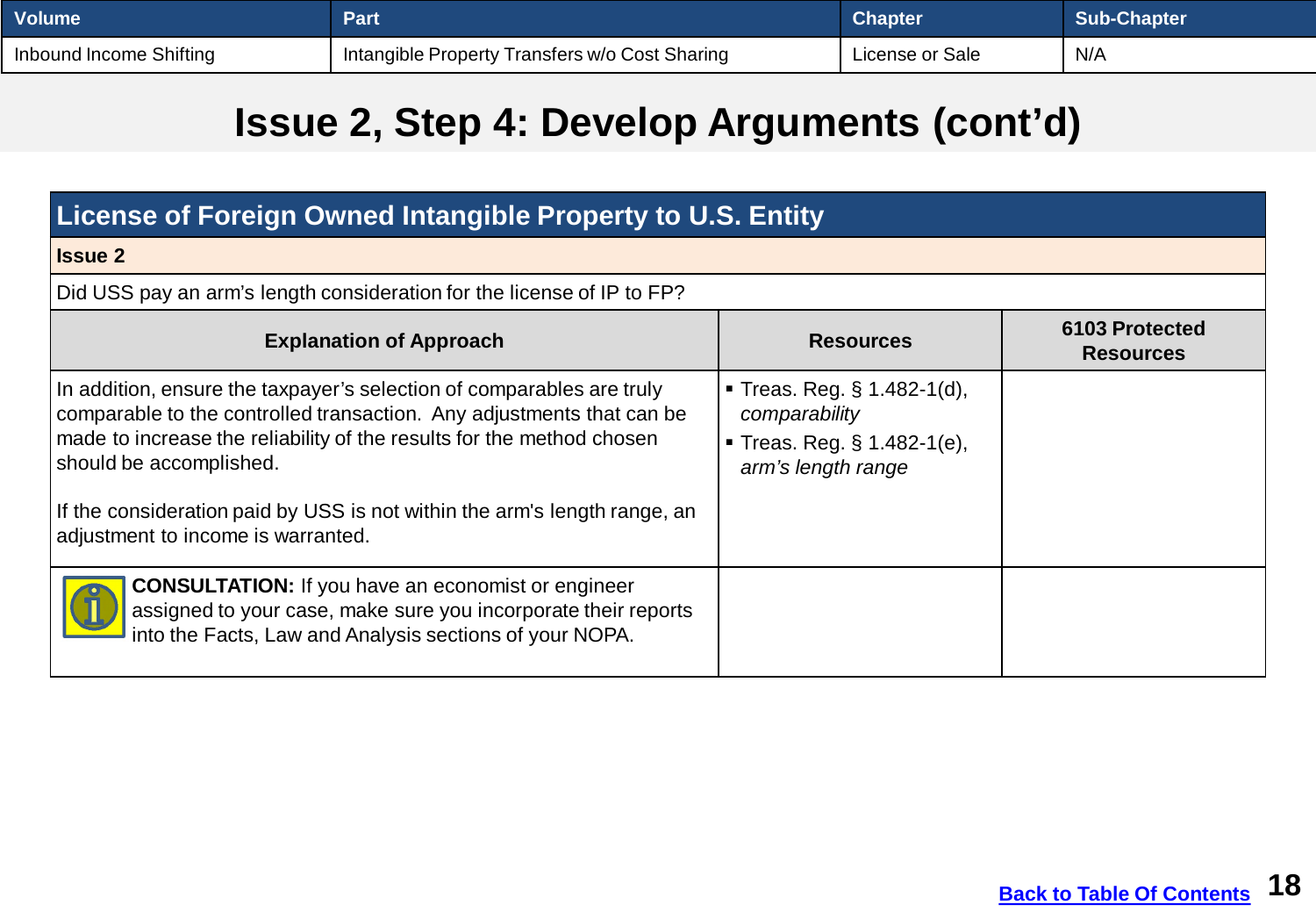<span id="page-18-0"></span>

| <b>Volume</b>           | Part                                           | Chapter         | <b>Sub-Chapter</b> |
|-------------------------|------------------------------------------------|-----------------|--------------------|
| Inbound Income Shifting | Intangible Property Transfers w/o Cost Sharing | License or Sale | N/A                |

#### **Issue 3, Step 2: Review Potential Issues**

#### **License of Foreign Owned Intangible Property to U.S. Entity**

#### **Issue 3**

Was the consideration commensurate with income (CWI) attributable to the IP?

| <b>Explanation of Issue</b>                                                                                                                                                                                                                                                                                                                                                                                                                                                                                                                                                                                                                                                                                                                                                                                                                        | <b>Resources</b>                                                                                                                                                                                                                                                                                                                                                                                                | <b>6103 Protected Resources</b> |
|----------------------------------------------------------------------------------------------------------------------------------------------------------------------------------------------------------------------------------------------------------------------------------------------------------------------------------------------------------------------------------------------------------------------------------------------------------------------------------------------------------------------------------------------------------------------------------------------------------------------------------------------------------------------------------------------------------------------------------------------------------------------------------------------------------------------------------------------------|-----------------------------------------------------------------------------------------------------------------------------------------------------------------------------------------------------------------------------------------------------------------------------------------------------------------------------------------------------------------------------------------------------------------|---------------------------------|
| The consideration for the transfer of IP from FP to USS<br>must be commensurate with the income (CWI) attributable<br>to the IP. If you believe a CWI adjustment may be<br>applicable, please see IPS Concept Unit (CU) entitled<br>Commensurate with Income Standard ISO/CU/V 1 04<br>(2014) (in process). If CWI adjustments are made, they<br>must be made consistent with the arm's length standard<br>and Treas. Reg. 1.482-1.<br>Generally, if the licensing arrangement between FP and<br>USS covers more than one year, it may be possible to<br>make an adjustment to the compensation charged in each<br>taxable year to ensure that it is commensurate with the<br>income being generated from the use of the IP by the<br>USS. Such adjustment may be possible if all of the<br>requirements for applying CWI are met and the taxpayer | ■ Treas. Reg. § 1.482-1,<br>allocation of income and<br>deductions among taxpayers<br>• Treas. Reg. $1.482 - 4(a)$ ,<br>methods for intangible property<br><b>Treas. Reg. 1.482-4(f)(2),</b><br>periodic adjustments<br>$\bullet$ GLAM 2007-007 (3/15/2007) -<br><b>General Legal Advice</b><br>Memorandum on CWI<br>■ IPS ISO/CU/V_1_04(2014):<br>Commensurate with Income<br>Standard (currently in process). |                                 |
| does not qualify for one of the exceptions under Treas.<br>Reg. 1.482-4(f)(2)(ii).                                                                                                                                                                                                                                                                                                                                                                                                                                                                                                                                                                                                                                                                                                                                                                 |                                                                                                                                                                                                                                                                                                                                                                                                                 |                                 |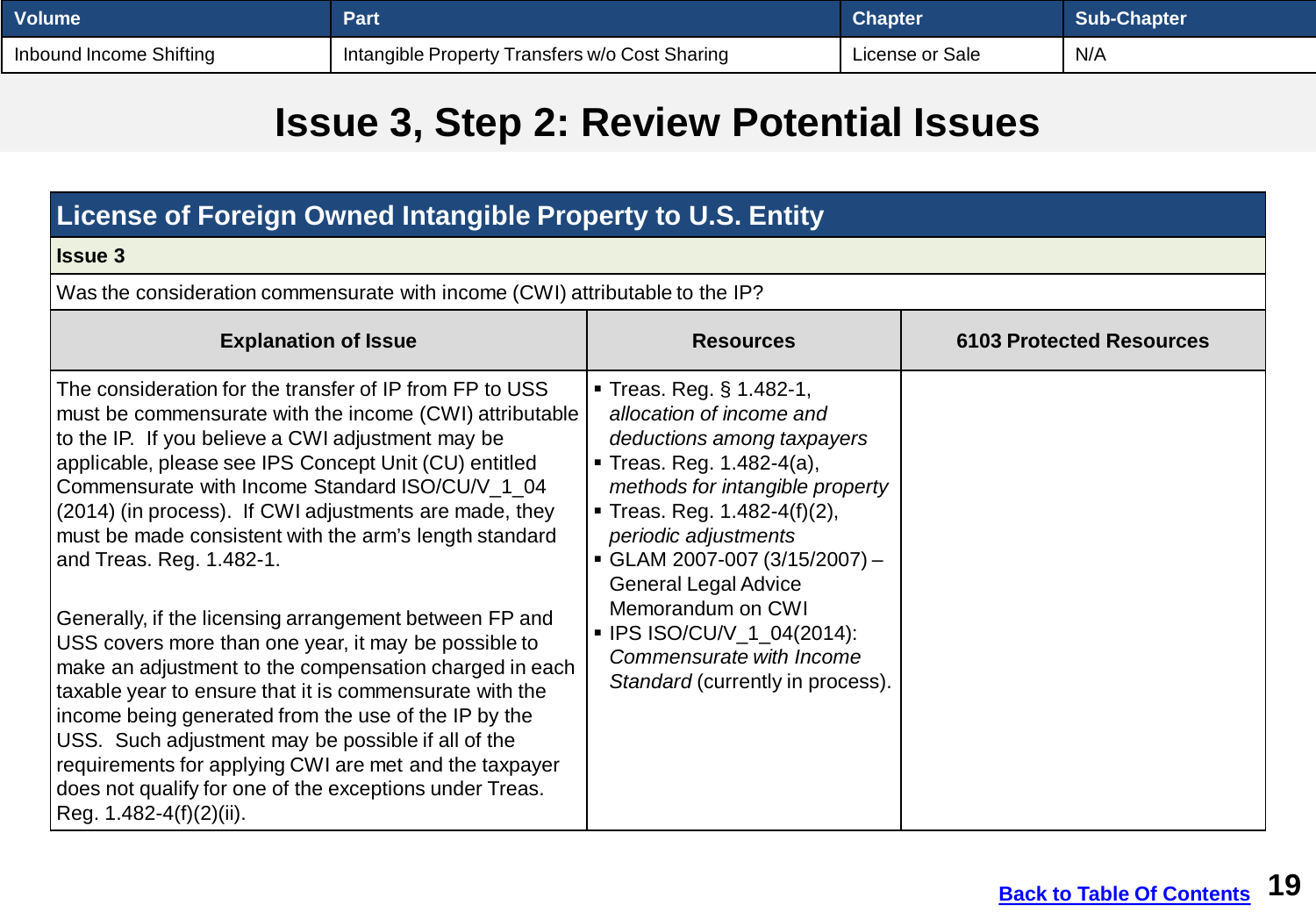| <b>Volume</b>           | Part                                            | <b>Chapter</b>  | Sub-Chapter |
|-------------------------|-------------------------------------------------|-----------------|-------------|
| Inbound Income Shifting | 'Intangible Property Transfers w/o Cost Sharing | License or Sale | N/A         |

### **Issue 3, Step 2: Review Potential Issues (cont'd)**

| License of Foreign Owned Intangible Property to U.S. Entity                                                                               |                                                                                |                                 |  |
|-------------------------------------------------------------------------------------------------------------------------------------------|--------------------------------------------------------------------------------|---------------------------------|--|
| <b>Issue 3</b>                                                                                                                            |                                                                                |                                 |  |
| Was the consideration commensurate with income (CWI) attributable to the IP?                                                              |                                                                                |                                 |  |
| <b>Explanation of Issue</b>                                                                                                               | <b>Resources</b>                                                               | <b>6103 Protected Resources</b> |  |
| The questions that need to be answered by the examiner<br>when considering CWI:<br>Does the license arrangement cover more than one<br>1. | • Transfer Pricing Documentation<br>• Contracts<br>• Intercompany Agreements   |                                 |  |
| year requiring USS to make periodic payments to FP?                                                                                       | ■ Annual Report                                                                |                                 |  |
| Does the taxpayer meet any of the exceptions to<br><u>  2.</u><br>application of CWI?                                                     | ■ Transfer Pricing Roadmap                                                     |                                 |  |
| If the answer to question 1 is yes and the answer to<br>question 2 is no, then it may be                                                  |                                                                                |                                 |  |
| possible to make a CWI adjustment.                                                                                                        |                                                                                |                                 |  |
| <b>CONSULTATION:</b> Consult an economist, TPP<br>and/or the IPN to determine if CWI applies.                                             | ■ IPS Unit ISI/9422._09_03(2013):<br>Taxpayer's Affirmative Use of IRC<br>482. |                                 |  |
| <b>CAUTION:</b> CWI can only be invoked by the<br>Service.                                                                                |                                                                                |                                 |  |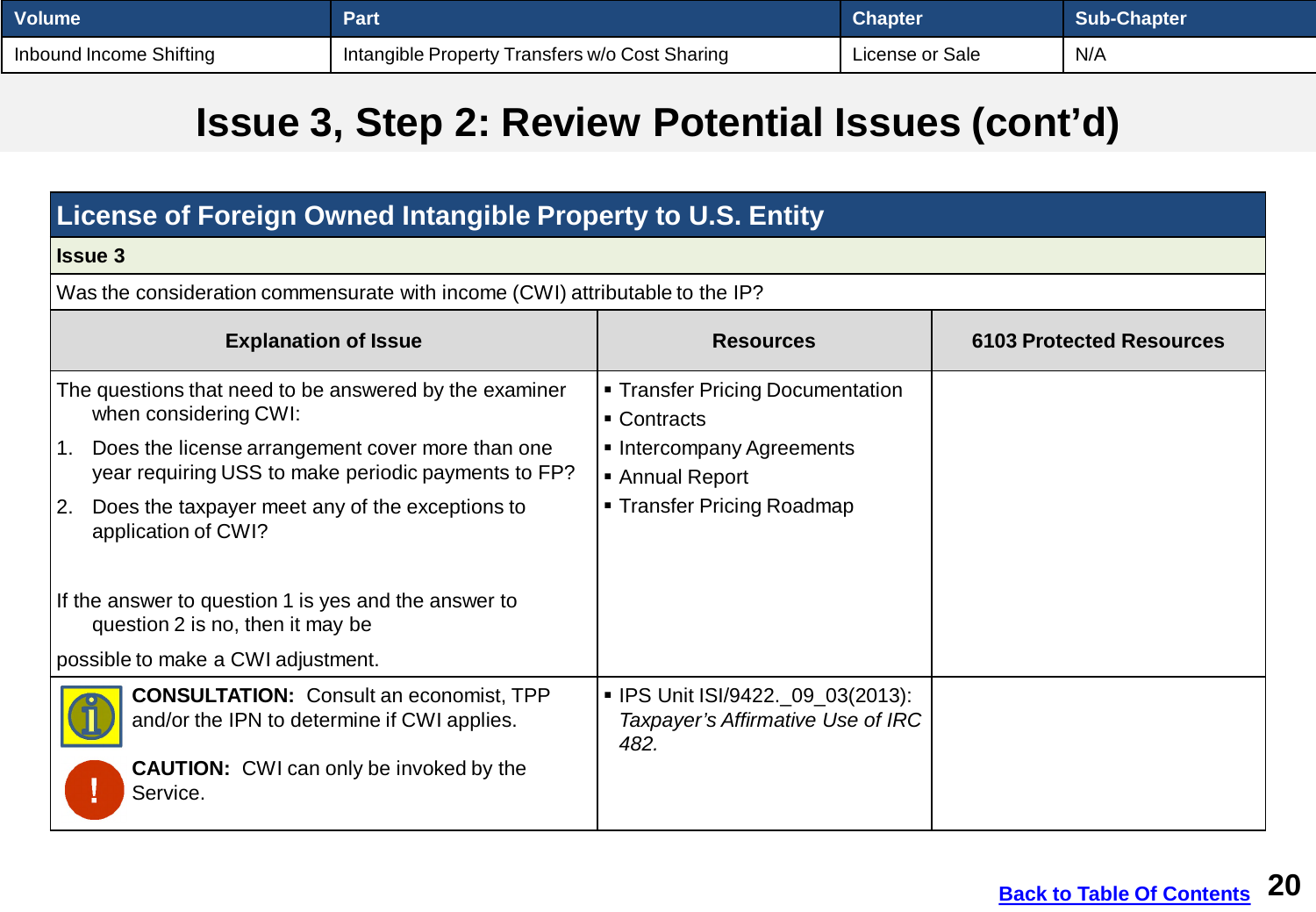| <b>Volume</b>           | Part                                           | <b>Chapter</b>  | <b>Sub-Chapter</b> |
|-------------------------|------------------------------------------------|-----------------|--------------------|
| Inbound Income Shifting | Intangible Property Transfers w/o Cost Sharing | License or Sale | N/A                |

## **Issue 3, Step 3: Additional Factual Development**

| License of Foreign Owned Intangible Property to U.S. Entity                                                                                                                                                                                                                                                                                                     |                                                                                                                                                                                                                                                                                                              |  |  |  |  |
|-----------------------------------------------------------------------------------------------------------------------------------------------------------------------------------------------------------------------------------------------------------------------------------------------------------------------------------------------------------------|--------------------------------------------------------------------------------------------------------------------------------------------------------------------------------------------------------------------------------------------------------------------------------------------------------------|--|--|--|--|
| <b>Issue 3</b>                                                                                                                                                                                                                                                                                                                                                  |                                                                                                                                                                                                                                                                                                              |  |  |  |  |
| Was the consideration commensurate with income (CWI) attributable to the IP?                                                                                                                                                                                                                                                                                    |                                                                                                                                                                                                                                                                                                              |  |  |  |  |
| <b>Fact Element</b>                                                                                                                                                                                                                                                                                                                                             | <b>6103 Protected Resources</b><br><b>Resources</b>                                                                                                                                                                                                                                                          |  |  |  |  |
| Do any of the 4 exceptions to CWI apply?<br>• CUT involving the same intangible<br>• CUT involving comparable intangible<br>• Methods other than CUT<br>■ Extraordinary events<br><b>CAUTION:</b> If you believe a CWI<br>adjustment may be applicable, please<br>see IPS ISO/CU/V_1_04 (2014) entitled<br>"Commensurate with Income Standard"<br>(in process). | • Transfer Pricing Documentation<br>■ Written Contract<br><b>Treas. Reg. 1.482-4(f)(2)(ii)(A), (B), (C),</b><br>$(D)$ and $(E)$ , exceptions<br>■ Functional Analysis<br>$\blacksquare$ Forecasts<br>■ License Agreement<br>■ IPS ISO/CU/V_1_04(2014):<br>Commensurate with Income Standard<br>(in process). |  |  |  |  |
| <b>CONSULTATION: Exam and Field</b><br>Counsel should consult with ACC(INTL)<br>Branch 6 for advice on making a CWI<br>adjustment.                                                                                                                                                                                                                              |                                                                                                                                                                                                                                                                                                              |  |  |  |  |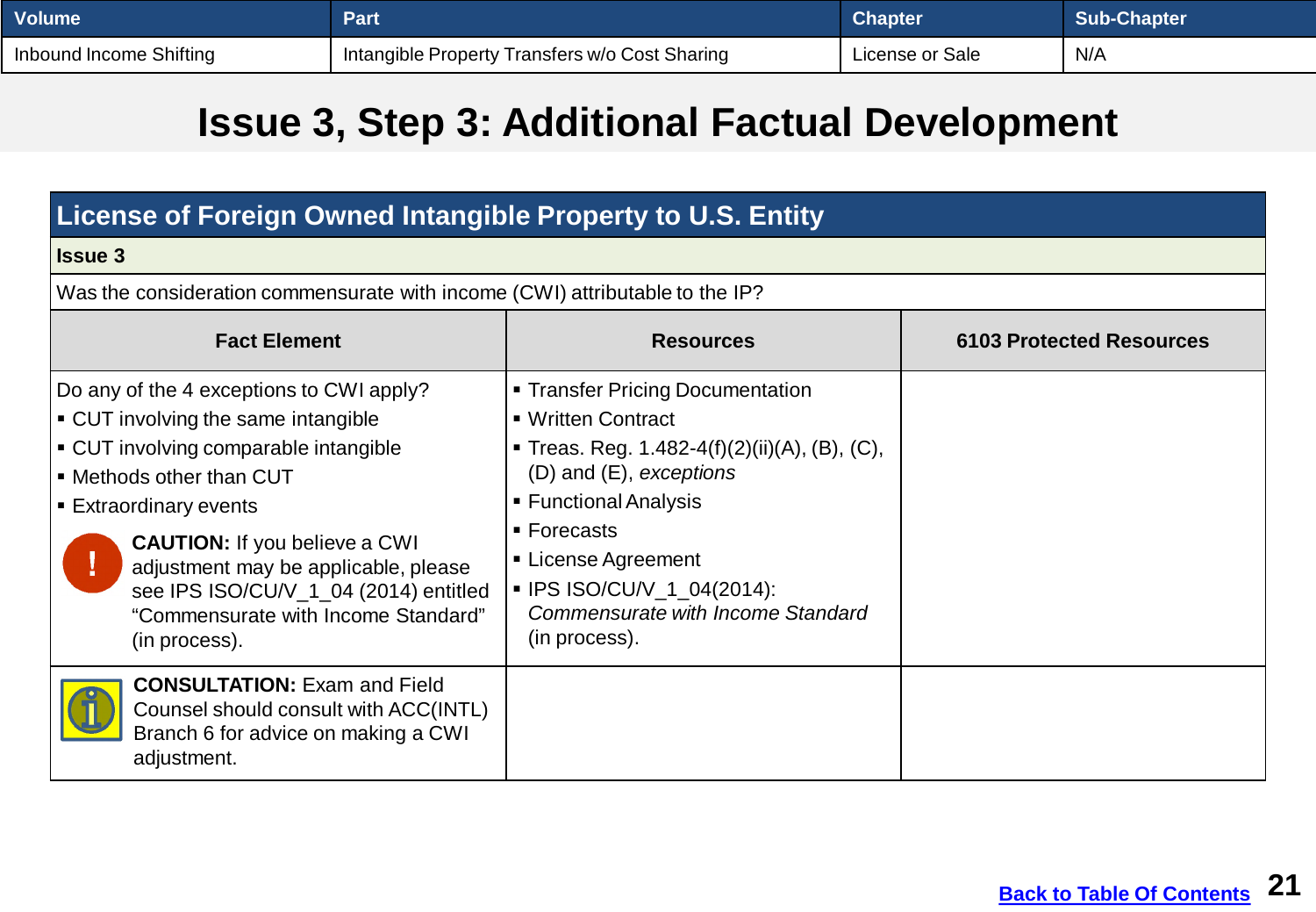| <b>Volume</b>           | Part                                           | <b>Chapter</b>  | Sub-Chapter |
|-------------------------|------------------------------------------------|-----------------|-------------|
| Inbound Income Shifting | Intangible Property Transfers w/o Cost Sharing | License or Sale | N/A         |

## **Issue 3, Step 4: Develop Arguments**

| License of Foreign Owned Intangible Property to U.S. Entity                                                                                                                                                                                                                                                                                                                                                                                                                                                                                                                                                                                                                                                                                                                                                |                                                                                                                                              |                                 |  |
|------------------------------------------------------------------------------------------------------------------------------------------------------------------------------------------------------------------------------------------------------------------------------------------------------------------------------------------------------------------------------------------------------------------------------------------------------------------------------------------------------------------------------------------------------------------------------------------------------------------------------------------------------------------------------------------------------------------------------------------------------------------------------------------------------------|----------------------------------------------------------------------------------------------------------------------------------------------|---------------------------------|--|
| <b>Issue 3</b>                                                                                                                                                                                                                                                                                                                                                                                                                                                                                                                                                                                                                                                                                                                                                                                             |                                                                                                                                              |                                 |  |
| Was the consideration commensurate with income (CWI) attributable to the IP?                                                                                                                                                                                                                                                                                                                                                                                                                                                                                                                                                                                                                                                                                                                               |                                                                                                                                              |                                 |  |
| <b>Explanation of Approach</b>                                                                                                                                                                                                                                                                                                                                                                                                                                                                                                                                                                                                                                                                                                                                                                             | <b>Resources</b>                                                                                                                             | <b>6103 Protected Resources</b> |  |
| Determining whether to make a CWI adjustment requires a<br>robust development of the facts and circumstances. You<br>must confer with ACCI regarding the merits of the proposed<br>CWI adjustment.<br>The consideration charged by FP to USS in each taxable<br>year might be adjusted to ensure it is commensurate with<br>the income attributable to such IP under Treas. Reg. 1.482-<br>$4(f)(2)$ if all of the requirements for applying the CWI<br>principle have been met and the taxpayer does not qualify<br>for any exceptions to the CWI principle under Treas. Reg.<br>$1.482 - 4(f)(2)(ii)$ .<br>A periodic adjustment may be made in a subsequent<br>taxable year without regard to whether the taxable year of<br>the original transfer remains open for statute of limitations<br>purposes. | ■ Treas. Reg. 1.482-4(a), allocation of<br>income and deductions among<br>taxpayers<br>Treas. Reg. $1.482-4(f)(2)$ , periodic<br>adjustments |                                 |  |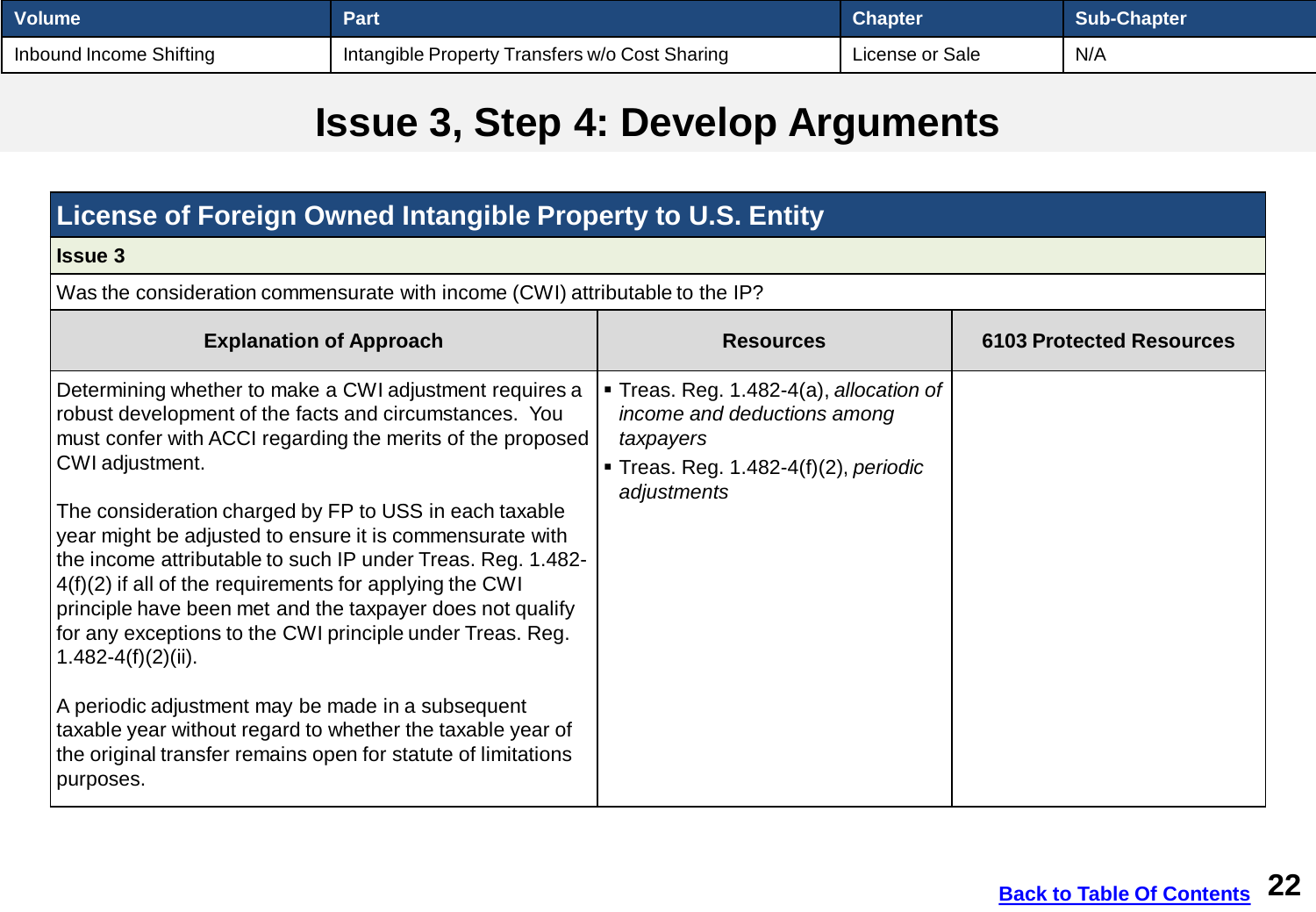<span id="page-22-0"></span>

| <b>Volume</b>           | Part                                           | <b>Chapter</b>  | <b>Sub-Chapter</b> |
|-------------------------|------------------------------------------------|-----------------|--------------------|
| Inbound Income Shifting | Intangible Property Transfers w/o Cost Sharing | License or Sale | N/A                |

## **Training and Additional Resources**

| <b>Chapter 6.4.1 License or Sale</b> |                                                                                                                             |                                                                                                                                                          |  |
|--------------------------------------|-----------------------------------------------------------------------------------------------------------------------------|----------------------------------------------------------------------------------------------------------------------------------------------------------|--|
| <b>Type of Resource</b>              | Description(s) and/or Instructions for Accessing                                                                            | <b>References</b>                                                                                                                                        |  |
| <b>CENTRA</b> sessions               | <b>FY2012 Transfer Pricing Introduction to 482.</b><br>■ FY2013 IRC 482 Overview.<br>■ FY2012 Services – High Value.        | • Transfer Pricing Introduction<br>to 482 (QRP785958)<br>• IBC IRC 482 OVERVIEW<br>50767 (HLL028040)<br>• IBC Services - High Value<br>44759 (HVH248923) |  |
| <b>Issue Toolkits</b>                | • IRM 4.61.3-4 Functional Analysis Questionnaire<br>■ Transfer Pricing Checklist<br>IRM 4.61.3 Development of IRC 482 Cases |                                                                                                                                                          |  |
| White Papers / Guidance              | • AM 2007-007 (3/15/2007) – General Legal Advice Memorandum on<br>CWI.                                                      |                                                                                                                                                          |  |
| Podcasts / Videos                    | ■ 2011 International CPE (IBC) - IP Migration, Economic Analysis,<br>Risk and Comparability, and Audit Techniques.          |                                                                                                                                                          |  |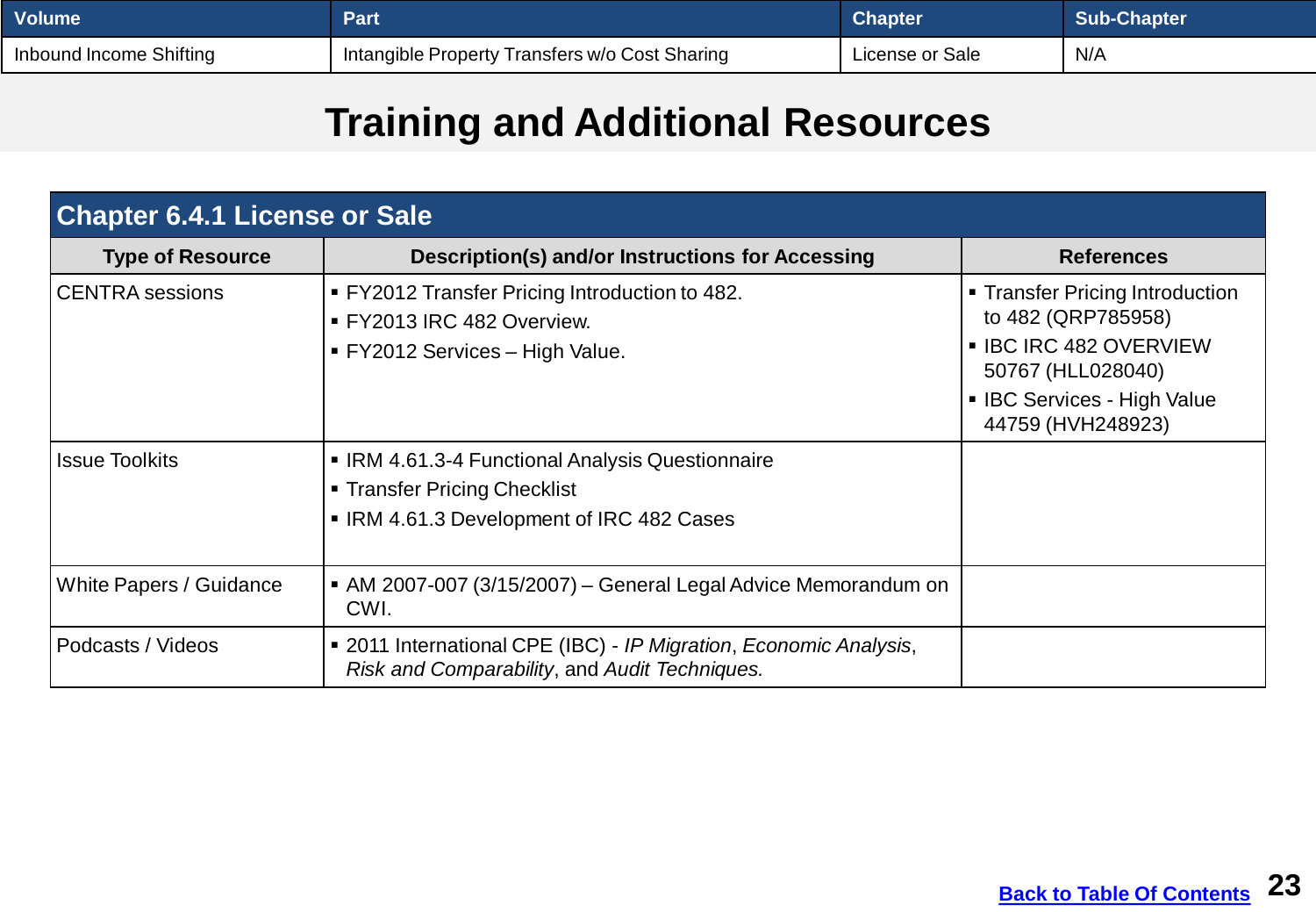| Volume <sup>1</sup>     | Part                                           | <b>Chapter</b>  | <b>Sub-Chapter</b> |
|-------------------------|------------------------------------------------|-----------------|--------------------|
| Inbound Income Shifting | Intangible Property Transfers w/o Cost Sharing | License or Sale | N/A                |

# **Training and Additional Resources (cont'd)**

| <b>Chapter 6.4.1 License or Sale</b> |                                                                                  |                   |  |
|--------------------------------------|----------------------------------------------------------------------------------|-------------------|--|
| <b>Type of Resource</b>              | Description(s) and/or Instructions for Accessing                                 | <b>References</b> |  |
| <b>Other Training Materials</b>      | . International Examiner Phase III Training, Module E-1,<br>Overview of IRC 482  |                   |  |
|                                      | ■ Economist Phase V Training - Legal Matters                                     |                   |  |
|                                      | • OECD Transfer Pricing Guidelines                                               |                   |  |
|                                      | • Transfer Pricing Audit Roadmap                                                 |                   |  |
|                                      | • Mandatory Transfer Pricing IDR                                                 |                   |  |
|                                      | • Bittker and Lokken Chapter 79: Reallocation of Income and<br><b>Deductions</b> |                   |  |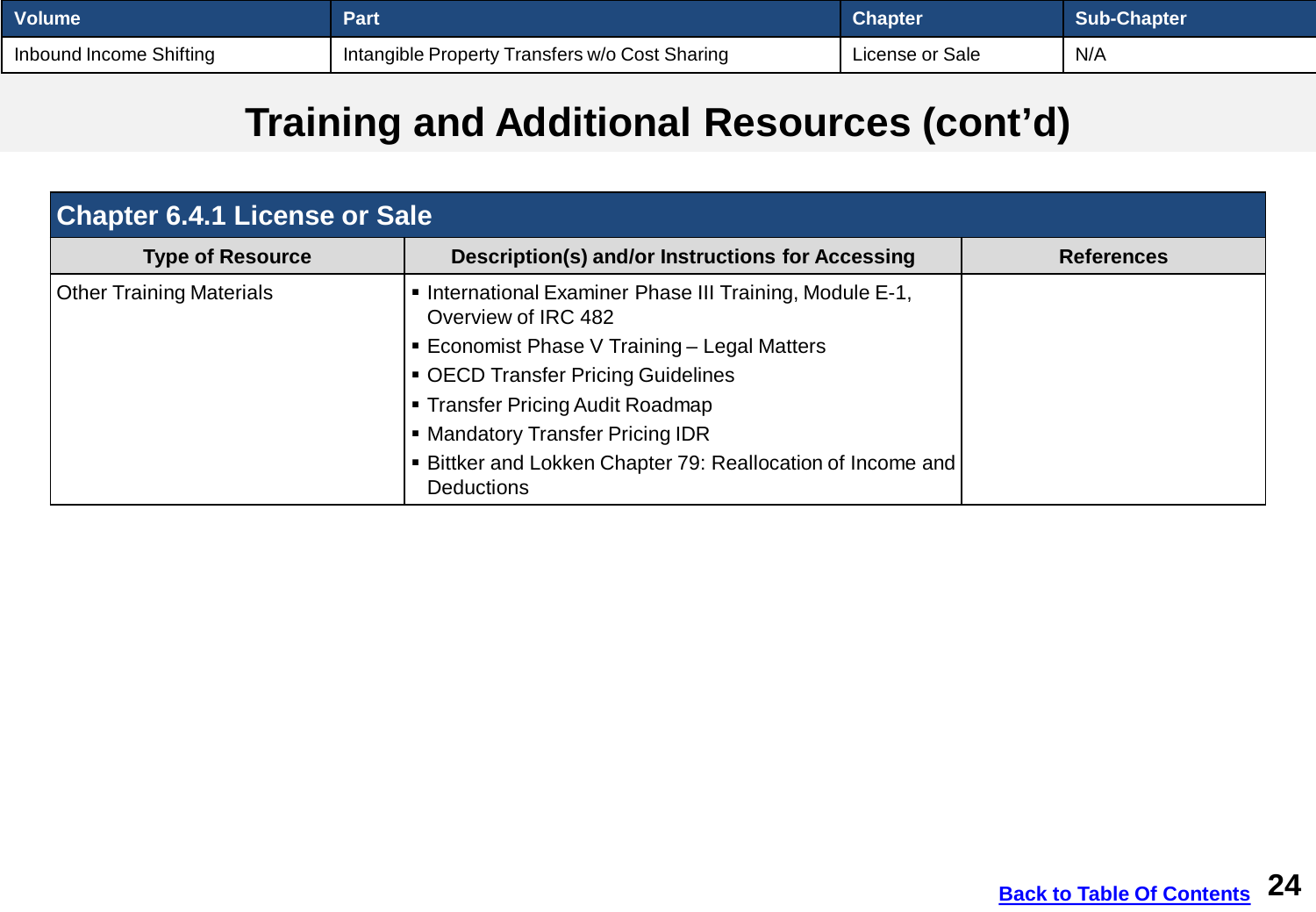<span id="page-24-0"></span>

| <b>Volume</b>           | Part                                                        | <b>Chapter</b>  | <b>Sub-Chapter</b> |
|-------------------------|-------------------------------------------------------------|-----------------|--------------------|
| Inbound Income Shifting | <sup>1</sup> Intangible Property Transfers w/o Cost Sharing | License or Sale | N/A                |

## **Glossary of Terms and Acronyms**

| <b>Acronym</b> | <b>Definition</b>                                 |
|----------------|---------------------------------------------------|
| <b>APMA</b>    | <b>Advanced Pricing Mutual Agreement</b>          |
| <b>CFC</b>     | <b>Controlled Foreign Corporation</b>             |
| <b>CPE</b>     | <b>Certified Professional Education</b>           |
| <b>CPM</b>     | <b>Comparable Profits Method</b>                  |
| <b>CUT</b>     | <b>Comparable Uncontrolled Transaction Method</b> |
| <b>CSA</b>     | <b>Cost Sharing Arrangement</b>                   |
| <b>CWI</b>     | Commensurate With Income                          |
| <b>EOI</b>     | Exchange of Information                           |
| <b>FP</b>      | <b>Foreign Parent</b>                             |
| IP             | Intangible Property                               |
| <b>IPN</b>     | <b>International Practice Network</b>             |
| <b>IPS</b>     | <b>International Practice Service</b>             |
| <b>IRC</b>     | <b>Internal Revenue Code</b>                      |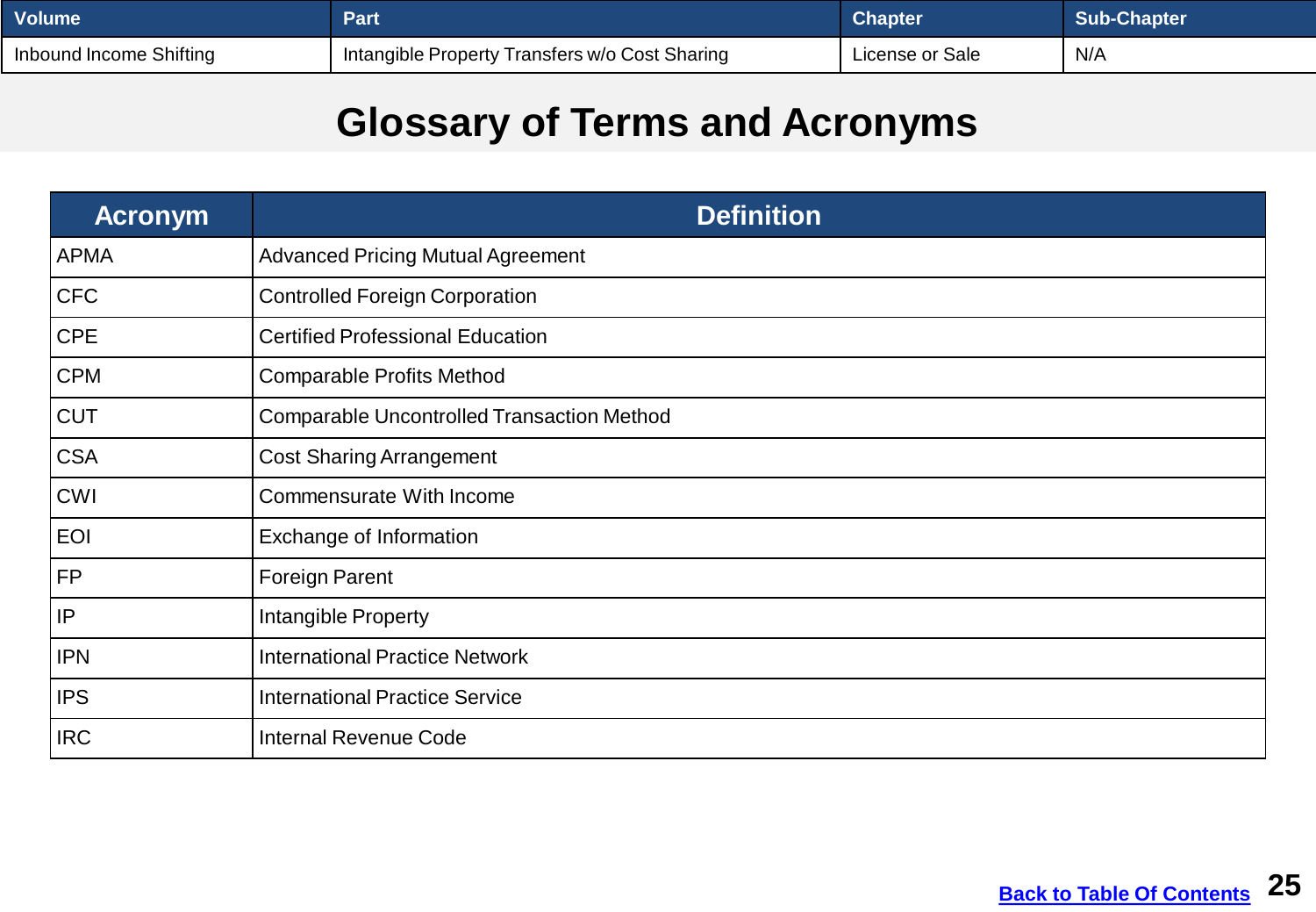| <u> </u> Volume         | Part                                           | <b>Chapter</b>  | Sub-Chapter |
|-------------------------|------------------------------------------------|-----------------|-------------|
| Inbound Income Shifting | Intangible Property Transfers w/o Cost Sharing | License or Sale | N/A         |

#### **Glossary of Terms and Acronyms (cont'd)**

| <b>Acronym</b>  | <b>Definition</b>                                      |
|-----------------|--------------------------------------------------------|
| <b>IRM</b>      | <b>Internal Revenue Manual</b>                         |
| ISI             | Income Shifting Inbound                                |
| <b>ISO</b>      | Income Shifting Outbound                               |
| <b>MAP</b>      | <b>Mutual Agreement Procedure</b>                      |
| <b>NAIC</b>     | North American Industrial Classification               |
| <b>NOPA</b>     | Notice of Proposed Adjustment (Form 5701)              |
| <b>OECD</b>     | Organisation for Economic Co-operation and Development |
| RAR             | <b>Revenue Agent Report</b>                            |
| SEC             | Securities and Exchange Commission                     |
| SIC             | <b>Standard Industrial Classification</b>              |
| UIL             | <b>Uniform Issue Listing</b>                           |
| USS <sup></sup> | <b>United States Subsidiary</b>                        |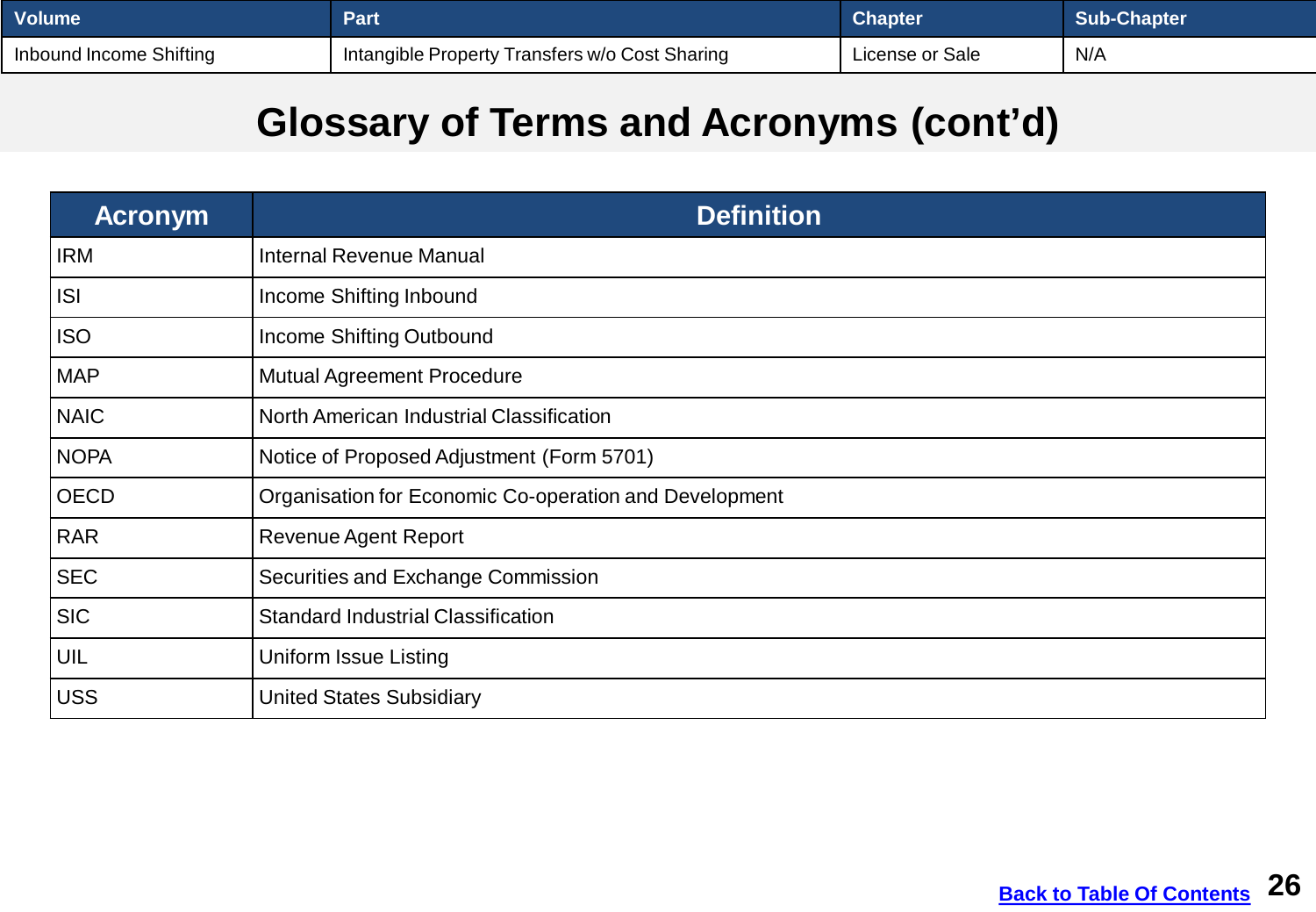<span id="page-26-0"></span>

| ∣ Volume l              | Part                                           | <b>Chapter</b>  | Sub-Chapter |
|-------------------------|------------------------------------------------|-----------------|-------------|
| Inbound Income Shifting | Intangible Property Transfers w/o Cost Sharing | License or Sale | N/A         |

#### **Index of Related Issues**

| <b>Issue</b>                                                                    | <b>Associated UIL(s)</b> | <b>References</b>                                                                                                                 |
|---------------------------------------------------------------------------------|--------------------------|-----------------------------------------------------------------------------------------------------------------------------------|
| Deemed Royalty Income                                                           | 9411.02                  | IPS Unit: Deemed Annual Royalty Income Under IRC 367 (d)<br>ISO/9411.02_01(2013)                                                  |
| Distinguishing between a<br>sale, license and other<br>transfers of intangibles | 9411.02                  | IPS Unit: Distinguishing between a sale, license and other<br>transfers of IP to CFC's by US transferors ISO/9411.02_02<br>(2013) |
| <b>IRC 482</b>                                                                  | 9411.07                  | IPS Unit: Overview of IRC 482 ISO/9411.07_01(2013)                                                                                |
| <b>Commensurate With Income</b><br><b>Standard</b>                              | 9411 and 9422            | <b>IPS CU: Commensurate With Income Standard</b><br>ISO/CU/V_1_04(2014) (in process)                                              |
| <b>Functional Analysis</b>                                                      | 9422.07                  | IPS PUO: Comparability Analysis for Tangible Goods<br>Transactions-Outbound ISO/PUO/V_1_04(2014)                                  |
| <b>Comparable Profits Method</b><br>(CPM)                                       | 9422.07                  | IPS Unit: CPM for a Simple Inbound Distributor<br>ISI/9422.07 07(2013)                                                            |
| <b>Transfer Pricing</b><br><b>Documentation</b>                                 | 9422.09                  | IPS PUO: Review of Transfer Pricing Documentation and<br>Applicable Penalties ISI/PUO/V_6_09_03(2014).                            |
| Requirements of IRC 482                                                         | 9422.09                  | IPS Unit: Three Requirements of IRC 482<br>ISI/9422.09_02(2013)                                                                   |
| <b>Best Method</b>                                                              | 9422.09                  | <b>IPS Unit: Best Method Determination of an Inbound</b><br>Distributor ISI/9422.09_04(2013)                                      |